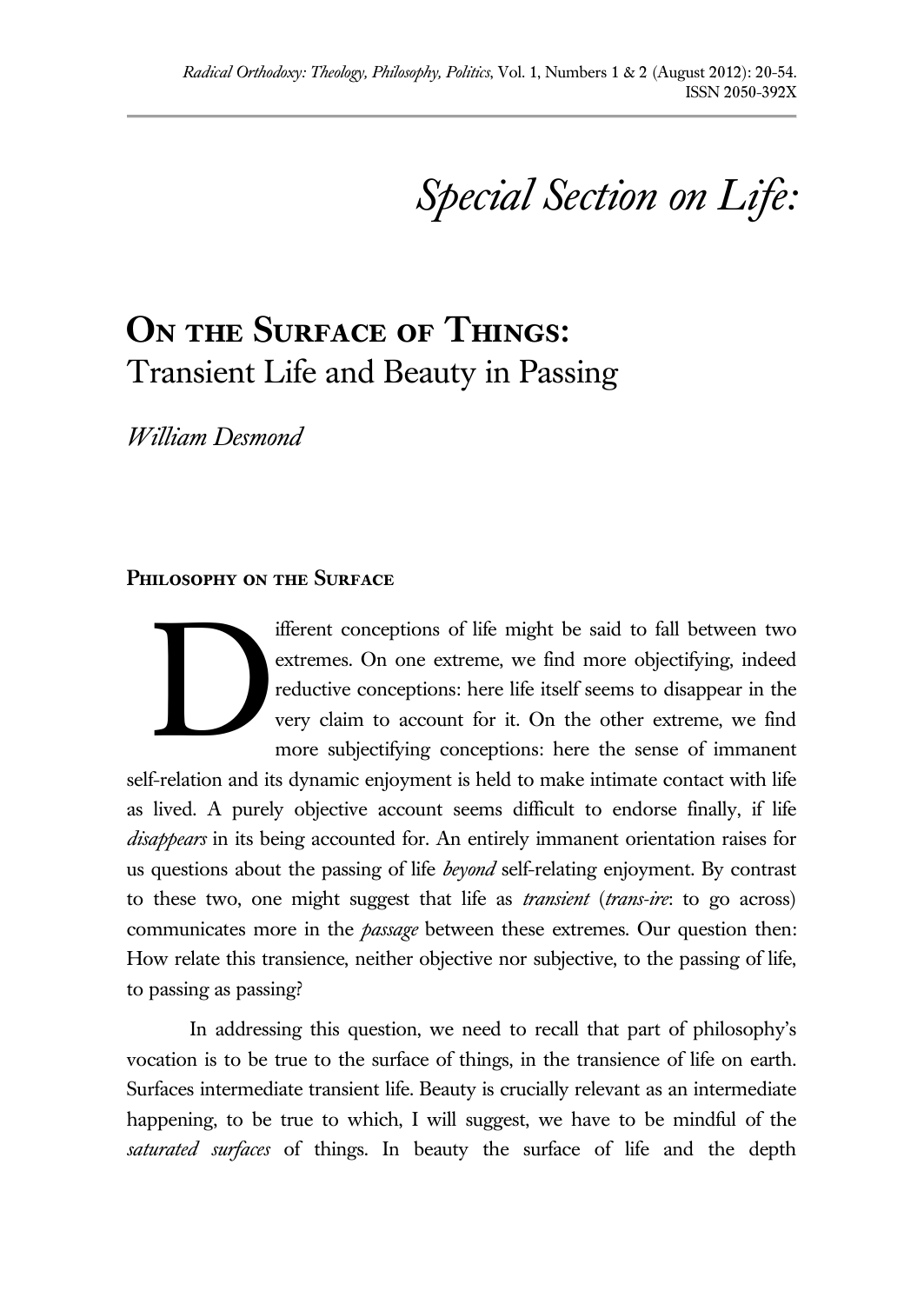enigmatically communicate. Beauty is an intermediary of transient life that communicates what cannot be completely objectified and what exceeds every self-relation of the human subject. In beauty the surface and the depth communicate because beauty is the depth communicating itself. Life as transient is also an intermediate happening, and passes between being at all and not being. Beauty is intimately related to this transience of the interim of life, showing something of surplus significance on the surface of things. Beyond the excessively objectifying approach and the excessively subjectifying, it communicates an affirming sense of the excess of life itself, even in its fugitive passing. Fugitive beauty calls on our mindful attention.

But one might ask: Is it, in fact, part of philosophy's vocation to allow us to live on the surface of the earth? Have not philosophers repeatedly pointed beyond the surface and away from the earth? Do not Nietzscheans, reactionary to this pointing beyond, now point back and chant about remaining true to the earth? But surely we can only be true to the earth, behold what is on it, by attaining to the surface of things, a surface in no way exclusive of something above the earth? Not being able to be on the surface of the earth can be induced by various causes, some intellectual, some spiritual, some due to aesthetic and religious viewpoints which denigrate the surface, some due to lies in the soul which hinder us from seeing what is before us, some due to philosophical strategies that look only with suspicion on the surface.

Restoring what it means to stand on the earth, and resurrect the surface of things puts one in mind, paradoxically, of the Platonic analogy of the cave. We live underground, and when freed we undertake a painful and blinding ascent to the surface of the earth, there to be able to behold a light only equivocally present under the surface. Platonic ascent is often now said to be treasonous to the surface of the earth, but we could read this ascent differently. Is it not the sun that enables the earth to be the dynamic, becoming, intelligible, indeed worthy and good reality it is? Without it not only the underground, but also the surface would be plunged into darkness. To live in the light of the sun we need to be on the surface and behold the shine on things. Indeed is not *eidos* intimately connected with the "look" of things? The "look" of things cannot be separated from the surface that shows itself to our attentive mindfulness. The *eidos* shines on the surface of things to the looking that is mindful of the "look." Part of the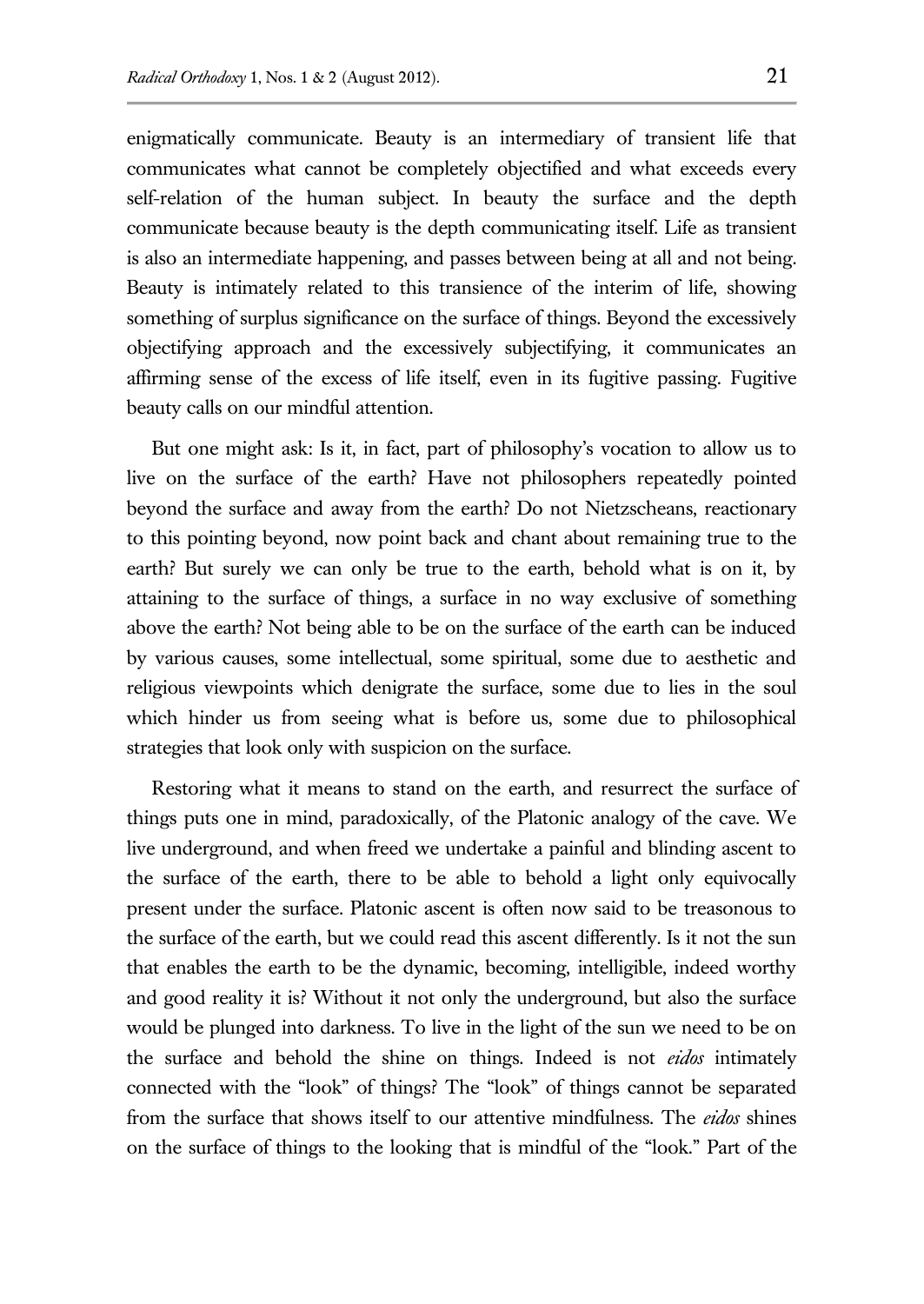ancient vocation of philosophy was said to be "saving the appearances." Such saving knowing would be a matter of *doing justice* to what is shown on the surface. If on the surface there is surplus rather than defect, the justice of saving knowing might well have to draw on reserves on agapeic mindfulness.

Of course, the analogy of the cave recalls the ancient theme of Hades. One must ask: Is there not also a kind of hell with which we have to come to terms? In Hades beauty is under the shadow of darkness and the shades below seem to lack living beauty. But notice here how moving in the dark, whether coming to the surface, or sinking deeper into darkness, allows *different directionalities* for our underground motion. We can move up, we can stay where we are, we can also move down. Some movements in the dark in modernity have taken to heart the power of Hades, but rather than ascend to the surface, their motion is *descending*, into another darkness below the floor of the cave. We seem seized by the notion that our motion is not to come again to the surface of things but rather to descend below all surfaces where there is a truer darkness that the surface hides, even as the surface also shows some foreboding of it.

It is obvious that significant currents of contemporary thought have wanted to invert Plato, but what is the meaning of that inversion? Does it, in fact, allow us to live on the surface of the earth? I think the answer has to be qualified in the opposite direction. A true inversion of Platonism would less allow us to have peace on the surface, as complete the disturbing descent, not only back into the cave, but below the ground of the cave into even more infernal darknesses.

This is what we have often found after Hegel. Hegel sublets the surface of things into self-mediating spirit in a philosophy of immanence where rational thought is consummated in absolute self-knowing. After him his ascent to absolute self-knowing is reversed, and the negative power of the dialectic produces what I would call a de-sublation. Instead of us being sublated to the highest standpoint of the identity of human and divine power, divine power is desublated to human power. Initially the fruits of that de-sublation are harvested in a claim which ingests the otherness of the divine into human power, sublates, that is, de-sublates the transcendent otherness of the divine into human power. This is well known in Feuerbach, Marx and others. But thereafter this follows a second de-sublation: human power is itself a surface, fronting for inhuman power or powers (however defined). It now appears that Hegelian reason is fated to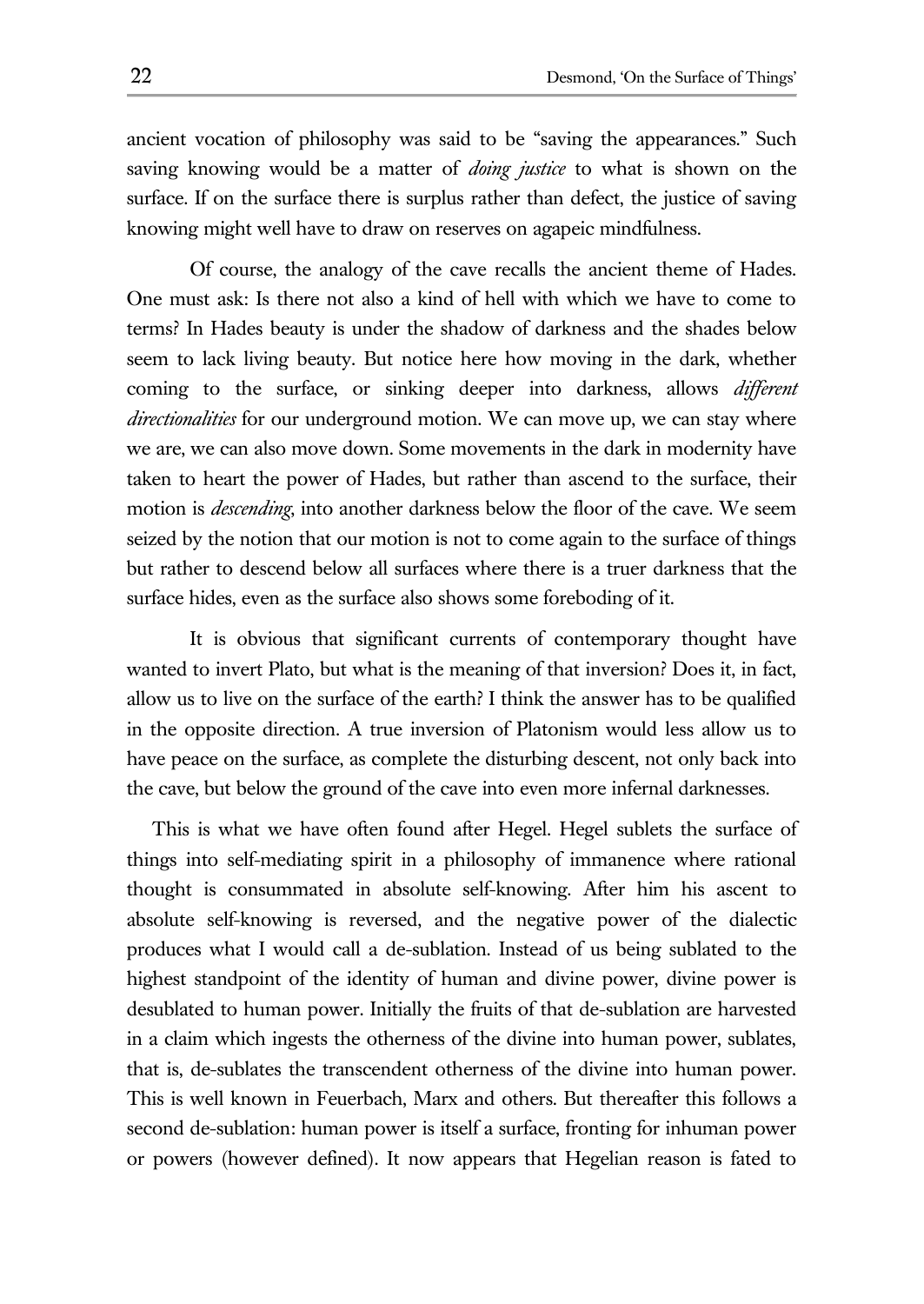front for some non-rational other, say, the machinations of will to power. The first de-sublation promises the ultimate power of the divine to us humans. The second de-sublation that follows now descends into what is below reason. The divinity of the human is a god that fails, and the subject becomes less object than abject.

Again there is the theme of depth here, but it reverses the Platonic analogy of the sun which draws us beyond the cave towards the transcendence of the good. In the cave we are underground men, but now the analogy suggests a de-sublating directionality, pointing down and down into original darkness. We are digging below the cave to pits where the sun seems not to penetrate. Of course, on this view, even on the surface of the earth, the sun does not shine either, and in the end all is dark. This turn away from higher transcendence and the penetration of our transcending into the lower underground is something we find with Schopenhauer, Dostoevsky and Nietzsche and many others right into our own time, for instance, Bataille. There is dissimilitude here but it emerges from below. It is the abyss, the dark origin, it is the inhuman. The fate of reason is to be revealed to itself as not reasonable. The inhuman is the immanent other of the human. All of this has implications for our understanding of life also, as we shall see.

Relevantly, in the Platonic directionality, beauty is the intermediate happening where the sensuous and supersensuous are in communication, and eros is not merely impelled beyond itself by its own negative self-determining energy but is drawn beyond by the loving lure of the beautiful or  $\gamma$  contains energy but is drawn beyond by the loving lure of the beautiful or  $\gamma$ to the surface is an ecstasis which participates in that love of the beautiful. By contrast, in the scenario of inverted Platonism, below the underground, where could we find a comparable role to play for the beautiful? My suspicion is: nowhere. Rather, under the underground we are more likely to find more dirt, rather than tunnels of darkness that, were they to lead us back to the surface, would bring us to encounter again the glory of beauty. This would be a joyful occasion of renewing our love on the surface—rejoicing after the darkness that an

<sup>1</sup>While Plato is generally said to stress the *eidos* as beyond, its transcendence to appearance, a certain understanding of the "look" of things suggests also a non-disjunctive sense where surface and beyond communicate, as is acknowledged to be the case with beauty in the *Phaedrus* (250d), for instance: "For the beautiful alone this has this fate (*moira*), to be the most showing (*ekphanéstaton*) and most lovely (*erasmiótaton*)."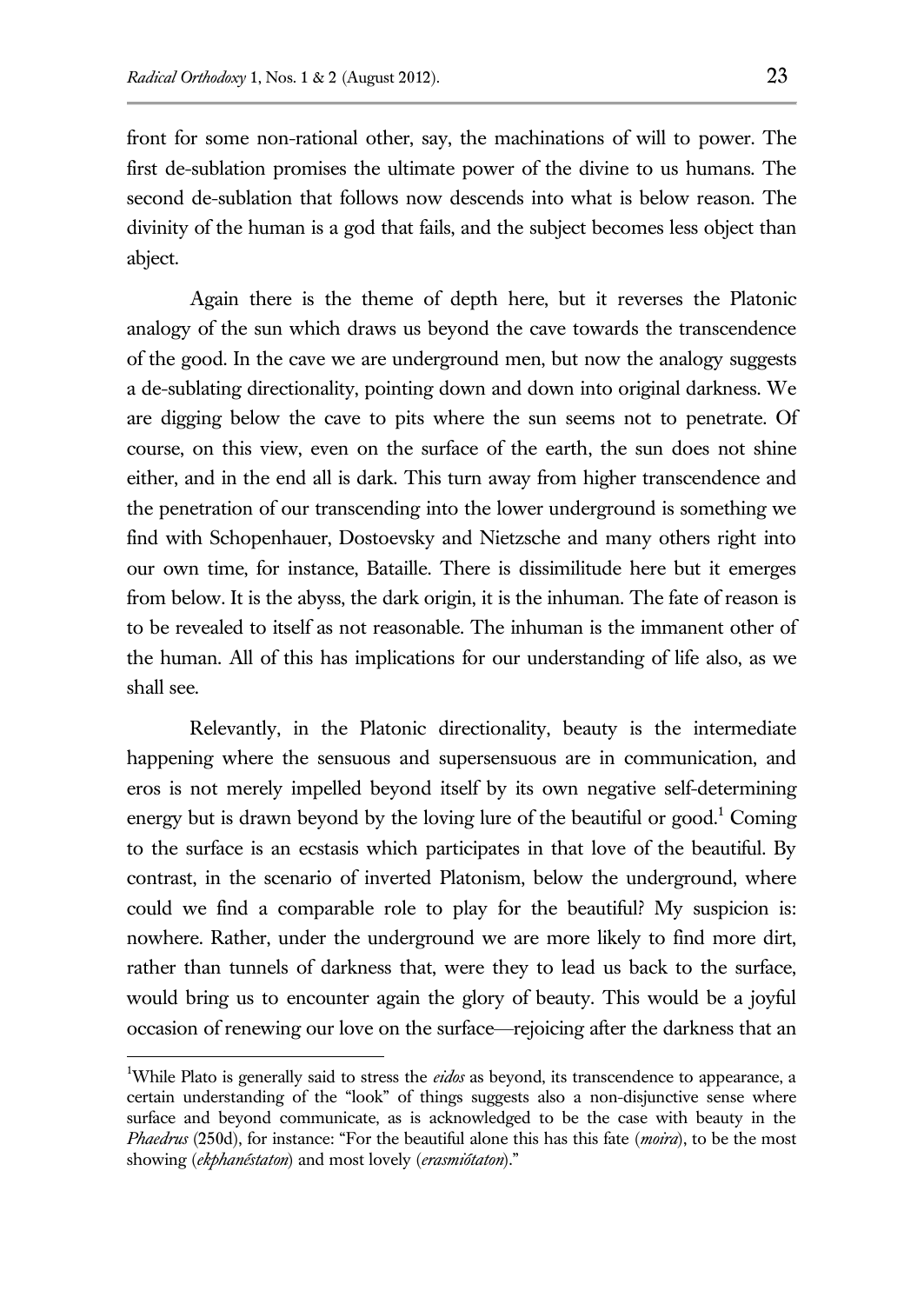abundance of beauty is there for us to behold on the surface. This return to the surface does not always happen. More likely, it is a certain fixation on the ugly that will engage our obsessions and anxieties. Here we find more the deformation than the form, more the repulsive than the attractive, more the disgusting than the serene. Even when the fluidity of life is noticed, it is the disgusting fluids, or the fluids of life as disgusting, that contaminate us. We drown Christ in piss.

Has beauty restorative power? Returning to Schopenhauer, it is remarkable that for him beauty can save us, if only episodically, from the devouring darkness of the will. But how it can do so, is a good question. Despite the darkness under the underground, the beautiful frees us into a more serene comportment. Equally, Nietzsche preaches that it is art that saves from the truth. The truth is the dark horror underneath, but art gives us the surfaces that protect us from that horror. The *"as if"* truths (that is, "lies") of art save us from *the* truth of horror. Nietzsche knew he was between a rock and a hard place. The Greeks were superficial out of profundity, he said—profoundly, in perhaps a tone of superficiality. I mention Schopenhauer and Nietzsche since with them there is some desire to recover, or at least come to terms with, the surface. To be truly on the surface of things need not be inimical to the gift of beauty and its restorative power. Whether their approaches are adequate to what restoration requires is another question and I doubt they are.

Some forms of post-Nietzschean thought practice what one might call *agenda philosophizing*, and of course the agenda here is to push through relentlessly the project of inverting Platonism. (Is it fair to say that Deleuze almost obsessively pursues this agenda?) If this is the agenda, why at all seek to come to the surface of things, to behold there things of astonishing beauty? If there is no sun, should not the "true" inversion take us below the cave into even more dismal darkness? But does not the desire to drive through this agenda of reversal show the logic of the reviled "Platonism"—now as inverted logocentrism, where everything is re-viewed according to the *idée fixe* of what is to be avoided? It would be better not to try to make any sense. And yet some "project" to make sense is still at work. The studied production of the senseless makes sense as the result of an agenda, but thus it finds itself contradicting itself, not quite senselessly, but in a manner that pays unacknowledged homage to what it would invert. Being dragged back down into hell as the true inversion of Platonic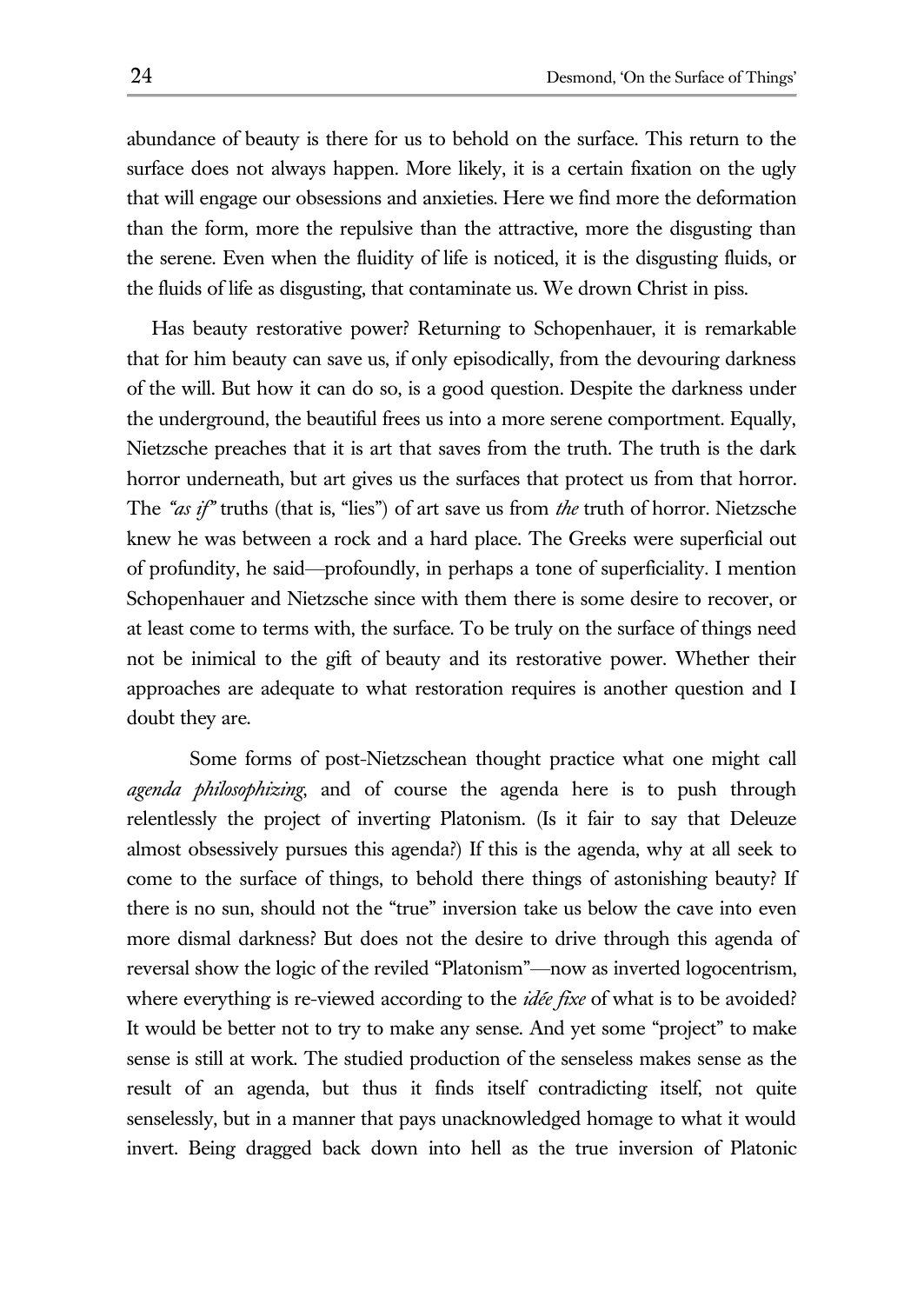heaven is evident in the production of the ugly according to the agenda of a certain aesthetic philosophy. Beauty comes to meet one, but one immediately crosses to the other side of the road; but to cross the road to escape means one has not escaped what one wants to avoid. Love of the ugly, hatred of the beautiful – are these Siamese twins? Are love of the beautiful, hatred of the ugly also twins? But suppose one truly were to love the ugly, would there not be something lovely about the ugly? To love the ugly—would this not be the love of a god? The god who looks on the lovely where we only recoil in disgust? If we were to follow this thought through ethically and religiously, would we ourselves not have to love those who are hateful? Would we have to affirm a God who loves even the evil, forgives it because there is more in the evil than evil?

#### **On the Surface and the Objectivising Reduction**

The sciences have diversely tried to define life, $2$  but without decrying science, one could ask about certain *scientistic* temptations that recurrently emerge in reflections on its characteristic approaches. Important considerations include the following. What is given is rendered in terms of the theoretical neutrality of an objectified thereness. We are supposed to put out of play our own more subjective involvements, assume a more spectatorial rather than participatory orientation. This is all very well, in relation to close attention to what shows itself from itself, and not in terms of what we might impute to it, in the likeness to ourselves. The injunction is that there is to be no anthropomorphism. We are not to project ourselves and our desires onto the otherwise neutral thereness, and all this in the light of knowing what is as it is. The greatness of this orientation can be an epistemic respect for the otherness of what shows itself as such, now truthfully granted its being for itself, outside the anthropomorphic projections we might otherwise impose on things. Similarly a scientific understanding of life is to be objective in that sense. We cannot project on it our own life, for then we would meet only ourselves again and not what is living as other to us.

<sup>2</sup> See Morange, *Life Explained*.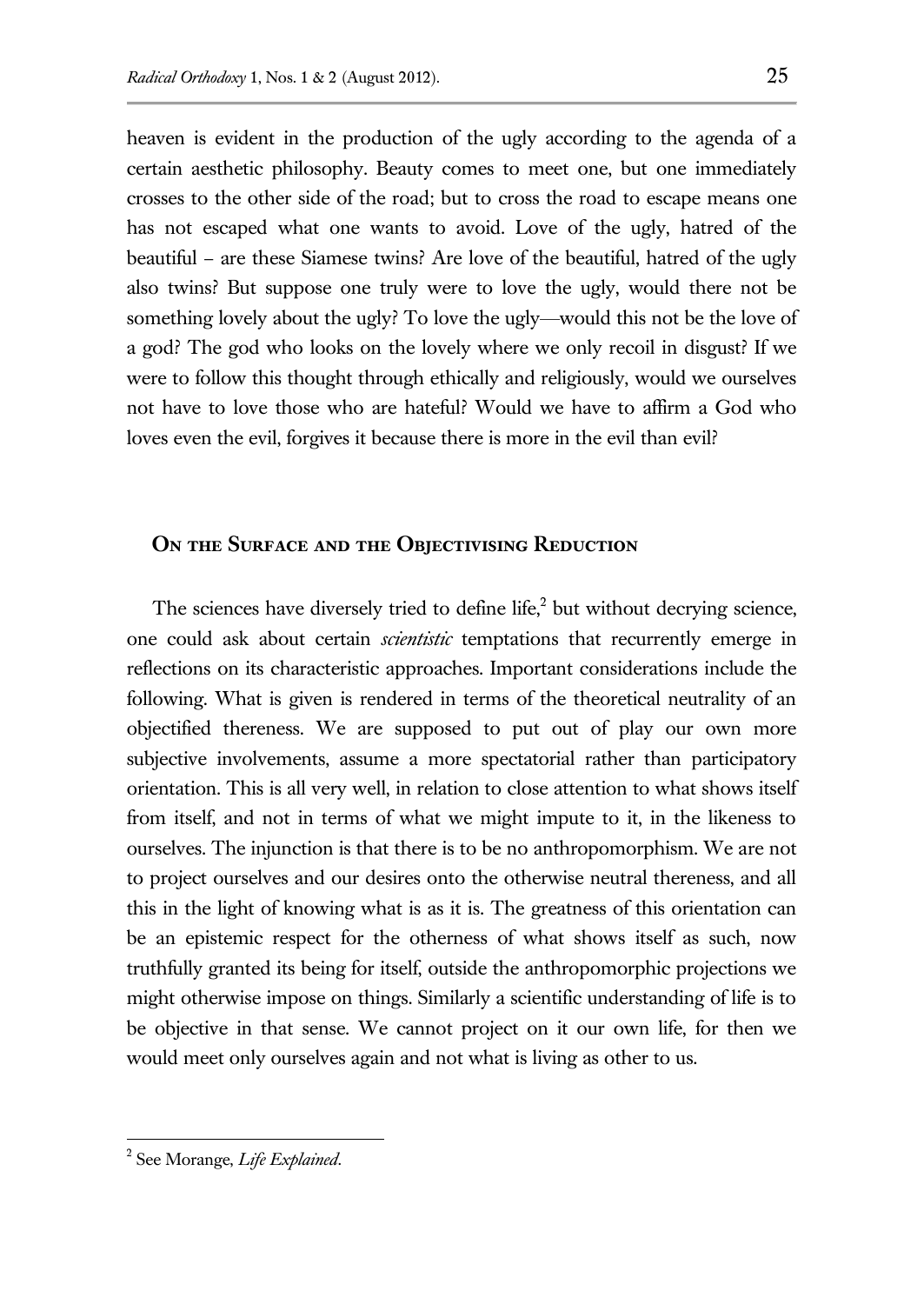Of course, putting ourselves entirely in suspension is impossible. For the objective orientation is itself one of our *valued* orientations, and while its directionality is said to regard the neutral thereness as other, it still is *our* orientation, and we cannot so escape ourselves that we are entirely removed from the picture. If we were entirely removed from the picture, there would be no picture, and hence no objective understanding of life in its non-anthropomorphic otherness. The project of objectification turns out to be a project of the subject though its primal focus on the objective as other often disguises this from the subject so oriented.

It is also the case that reflection on the project of objectivity casts in doubt the merely spectatorial orientation also. I mean the orientation that claims no involvement with what is beheld, no participation in the given reality under investigation. The more we wake up to what is at play in the scientific orientation, I would suggest, the more we see that it concerns the determination of *a certain kind of between*: between us and what is there, with concern to give an account of what is there, as precise, determinate and univocal as possible. Determinability itself is inseparable from objectification, but determining is an engagement we undertake in a middle space between ourselves and what shows itself for this univocalizing consideration. Part of that determination is the effort to fix precisely the character of life, the precise enabling conditions that allow its emergence, conditions to which what happens on the surface can be reduced and rendered in exact mathematical formulations to the highest degree possible. In some quarters the point will be to determine the emergence of the living from the non-living. Thus is a certain extreme reached that mirrors the initial prohibition on anthropomorphisms. Remember that the prohibition barred the attribution of human characteristics to what is other than the human, in the interests of, at best, allowing the non-human to show itself as other to us. Here with a more reductionist view of life, the point is not to project life into the enabling conditions that are necessary for the emergence of life. Rather the non-living is that relative to which the living is to be understood. But to what extent then is this the claim to derive the living from the dead, a claim that surreptitiously projects a dead condition as the base ground, or the necessary enabler, of what emerges as not dead but living?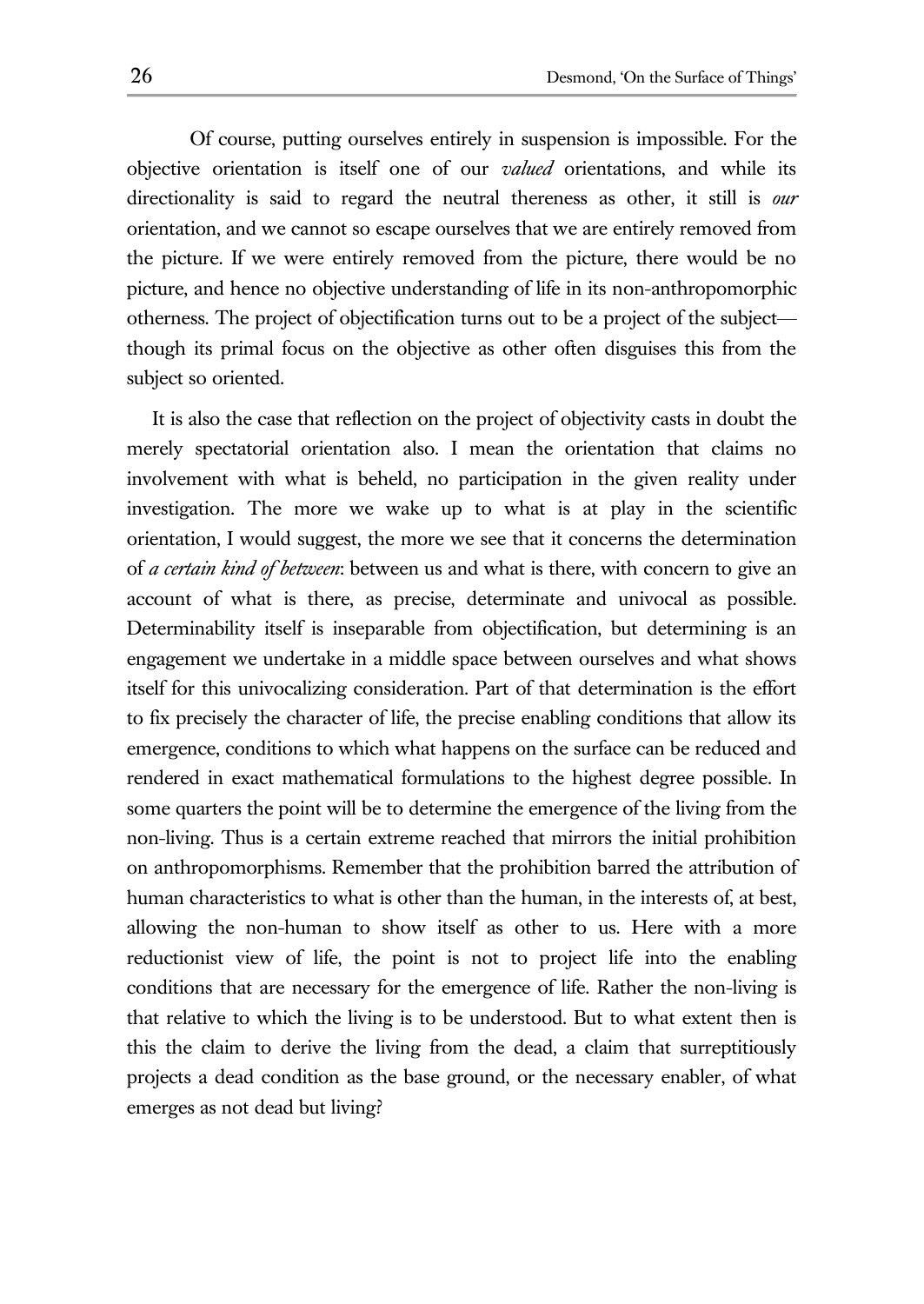We are dealing here with *thresholds*. On one side of the threshold is the nonliving, on the other side of the threshold is the living. How is the threshold crossed? We cannot but approach the non-living side of the threshold from some position *within* life. Hence inevitably what we know of what is on the other side of the threshold is not entirely separable from our necessarily presupposed emplacement *within* life itself. How possible is it then entirely to neutralize a kind of projection of life on non-life? Do we not risk a kind of *inverted* anthropomorphism—that is, a projection guided by just the agenda *not* to find on the other side of the threshold anything that is redolent of the living side of the divide? Is not such a project of inverted anthropomorphism still a kind of anthropomorphic projection? A threshold is always a between space, and if the threshold is of crucial importance, can we ever, in fact, approach the happening of life without in some way presupposing our necessary emplacement in life itself? If we were to give an "absolute" account of life in terms of the non-living, would we have no account at all? Indeed, would the very project as such show its impossibility in its hypothetical realization?

Thresholds are very much related to surfaces. For a surface is also a between space – on one side, one reality, on the other side, another, and the between is the space of possible communication between those two sides. If there is radical heterogeneity between the two sides, would one have a surface at all? For on or in or through such a "surface" of heterogeneity, there would be no interface. Radical heterogeneity would allow no communication between the two sides, and hence no threshold could be crossed. For what is crossing but communication in and across a between? Must one not have rather a relation that mixes the like and the unlike? A threshold, like all betweens, requires an intermediation of sameness and difference, an interplay of likeness and unlikeness. A surface is the *metaxu* of this interplay. Hence how we relate to surfaces is all important. There is no approach to what is hidden in the surface, or beyond it, or its depth, without genuine cognitive and ontological respect for the surface as such, that is, for the surface as a *metaxu*, and hence as an interface.

The issue then is whether there is any approach to life which does not necessarily presuppose life. If we seek to reduce the living to the non-living, or to show the conditions needful for the emergence of the living from the non-living, one still has to ask if this approach, indeed any approach, can entirely escape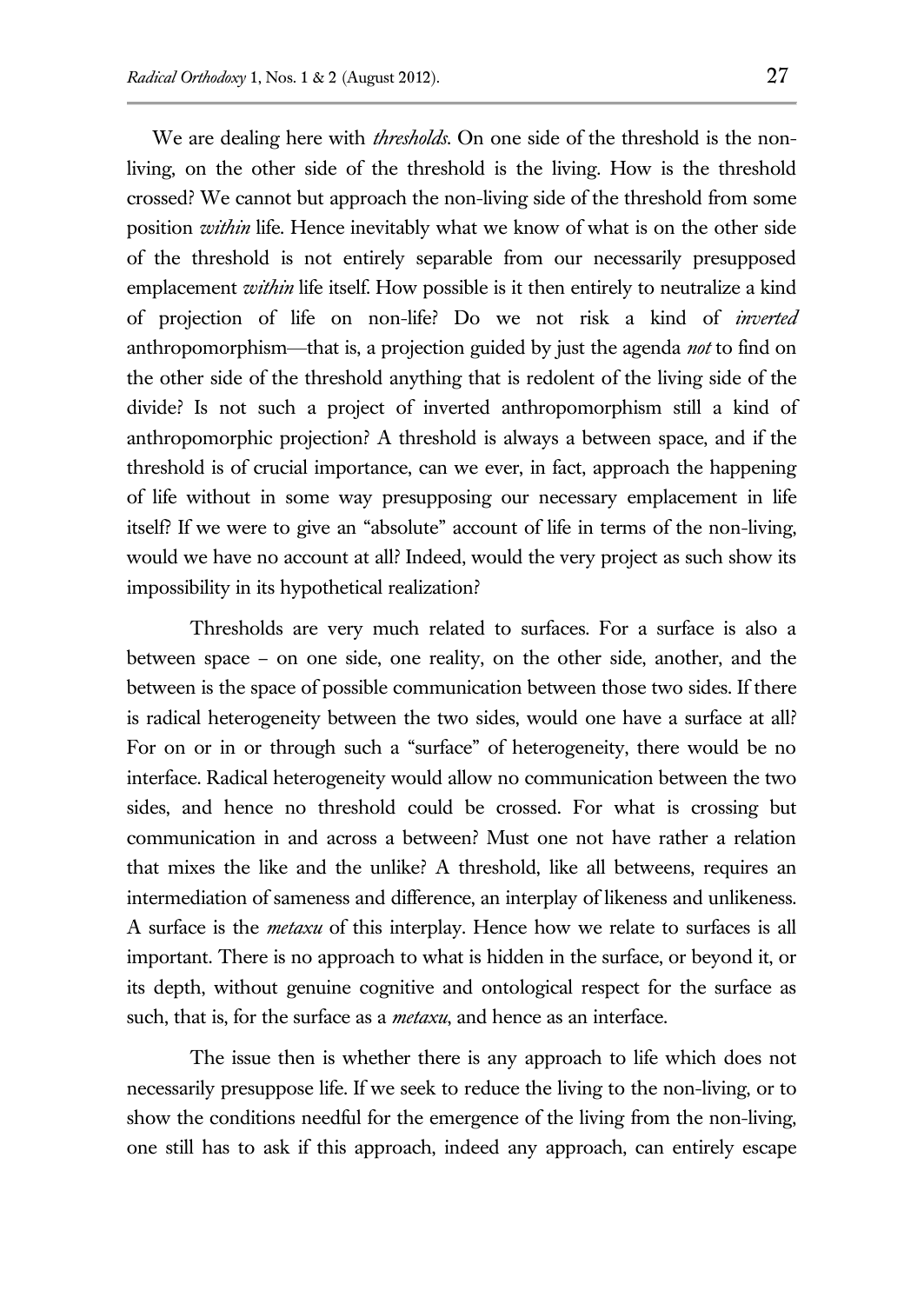being already emplaced in the sphere of the living as such? Even if we try in the depths of life to discover the non-living as source of the living, can we do this without indebtedness to given life precisely as given—and given on the surface? The point I make is not to deny non-living conditions enabling life but to ask whether the univocal determination of these conditions can ever be entirely true to the happening of life as such. Life is presupposed as "more," even in the approach that would reduce it to the "less" than living. This self-confirming emplacement in the between of life, of cause, is taken to be a limitation to be overcome by more reductionistic approaches to life. But the between of life is itself a presupposition of these reductionistic approaches themselves. There is something we cannot escape here, and we ought to ask if it has immense significance for the understanding of life.

A science of life that ends up with no life is in a fugue state relative to this inescapability. It has not remained true to the surface of things. In its plumbing of the depths it brings us death rather than life. One thinks of Wordsworth's famous words: "We murder to dissect." We take apart, we kill, we take the life from something to understand it. We do understand something but life dies in this anatomy of life. If this is all there is to knowing life, knowledge is an invasion of, an assault on, what it seeks to know. Even then an assault is an act that *lives* from hostility. Would a knowing that does not kill have to be a loving of what it knows? One might ask if even the most extreme reductionism is in the debt of this love. Affirming something as true reveals a love of truth, and a love of the reality as so affirmed. But loving itself is always a living—a new living of the life known, and in a sense, a living augmented in coming to know in love.

Beauty, I would say, brings us closer to this loving knowing. It brings us closer to the erotics of knowing, perhaps even the agapeics, but I cannot dwell on this right now. In the main I now want to attend to the stress on univocal determinability that is worthy of note when the scientific orientation will express itself in determining certain structures as necessary for a living being to be alive at all. Suppose we consider the integrity of a living organism. The project of objectification might be satisfied with the determination of structures in so far as they can be expressed in the precisions of mathematical formulations. Well and good: without structure we seem left with a mere formless indeterminacy. But the issue of life is not a matter of structure as such but of what *passes* in the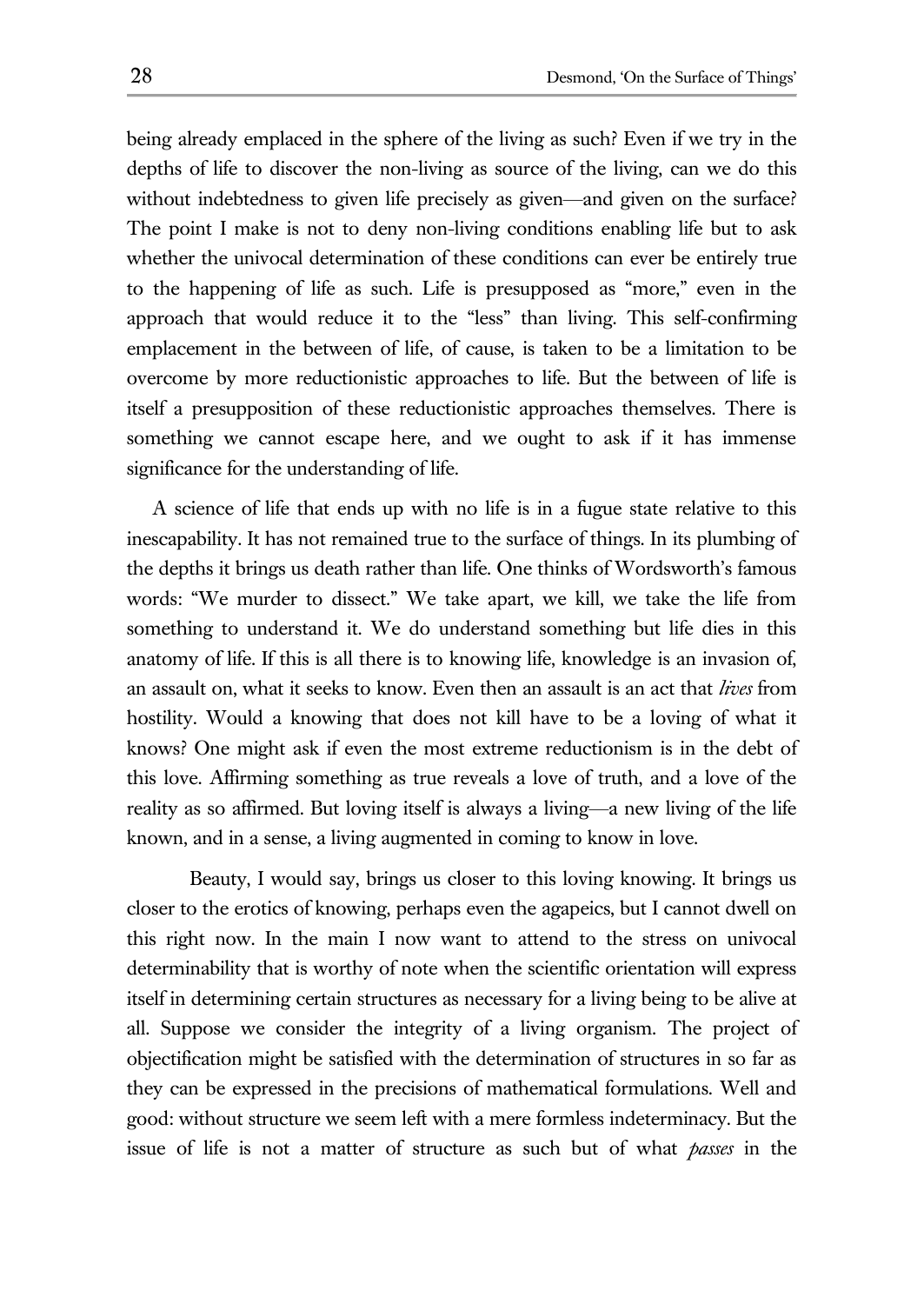structuring. If we only stress structure, then structure and what is passing in the structure are disjoined from each other. We have to ask if rather here with the living organism structure indicates a *structuring* that itself cannot be simply determined in the language of structure—here now taken as an order that is fixed and determinate. One recalls Bergson's famous *élan vital*. I take this as a suggestion in the face of the tendency to a more fixed spatialization in the event of structure itself. Structure as such is not adequate to the temporalization, the becoming evident in life as life, in life as passing in the structuring and not just formulated in the fixed structure. The *élan vital* is rejected, of course, by scientists, because it resists precise univocalization. But perhaps the issue of life is not just one of scientific determinability and precise univocalization but rather a question of *passing qua passing*.

We do speak of life as passing. Structure is not a passing, though it may enable passage. Passing qua passing exceeds structure. There is no necessary life in structure qua structure. Is structure itself self-explicatory? You might say that it is immanently determining, indeed self-determining in the case of *organic structure*. There is obviously something to this: here is dynamic structure, since it unfolds in an active formation, proceeding from an immanent principle. If this is so, there is an *energy* of structure that reveals a (self) structuring that just as passing cannot be just a structure. There is structure perhaps but the life that passes in the structure and as structure is not just a structure. Should we call these structures a matter of infrastructure – and then refer to what passes in and through the infrastructure? But if so, the point cannot be a dualism of infrastructure and what passes through it. This is a case where the great question of Yeats is apposite: how can we tell the dancer from the dance? Here we cannot tell—in an absolutely univocal way. In life, we cannot make an absolute division between infrastructure and what passes along it. This is especially so if we are dealing with an immanent becoming of life. This passing of life is a determining beyond determination. It is not beyond all determination but beyond absolutely univocal determination which insists it is simply this and not that. For what is at issue is the transition *between* this and that—a transition that is not itself this or that. And so once again we are confronted with thresholds. These are not fixed boundaries, but moving thresholds, so to say. This is so, since the transitions here insinuate themselves into the determination of both this and that. And this means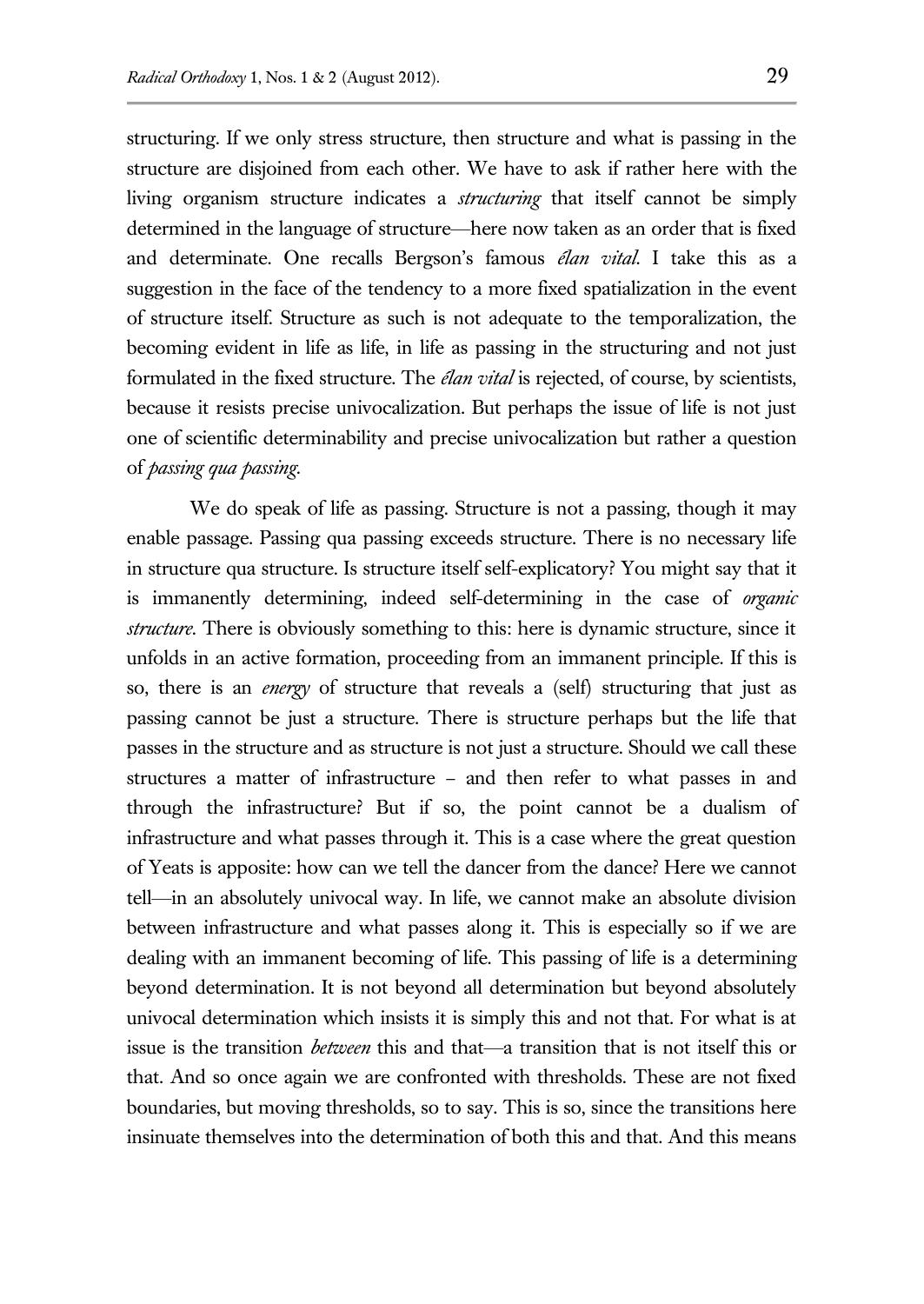once again the "this" and the "that" cannot be univocally fixed in an absolute way. They too are what they are in becoming, in transition.

In sum, to identify any structure of life there must be presupposed something other than structure. The question is whether a purely objective account of any structure of life can be adequate to the passing of life qua passing.<sup>3</sup> It is not that determinate objectivities are to be slighted. The becoming of an organism, say, reveals a highly complex structure and a true investigation of its being tries to do justice to the amazingly intricate determinacy of its unfolding. Still to identify life in terms of structure presupposes life as living and lived in a non-structural sense. Structures as such, like mathematical formulations, even of life, do not themselves live. The recognition of life passes beyond structure.

Take the case of something beautiful, important for my chosen theme, for instance, of the live song of a bird. Its music can be sometimes strikingly beautiful. It can also be measured, the determinacies of sounds studied, the connection with environment, and communication between mates explored, and so on. But none of this exhausts the living happening of the singing qua singing. What passes in and through the bird, what passes between this bird and other birds, what joy of being at all is sung out under the embracing sky, what is communicated in the song: to grant that all this is not so easy to objectively measure does not entail one derides objective measure. Suppose the music has something to do with the living subjectivity of the bird—the selving of its transient being? The singing is the living integrity of the being in communication with what is other to itself and with itself too as other. There is no derogation from determinacy but rather the granting of an *overdeterminacy* in the happening as such. There is something more in communication in the happening of song. While determinate it is more than determinate, it is overdeterminate.

 $3$  A rose flowers out of the earth. The rose is beautiful though the earth is dirty. Something shimmers in the appearance of the rose though the earth from which it blooms is heavy and dull. The earth is a surface as well as a ground, and what shows itself on the surface is intimately related to what is in the ground, but it is more than its own enabling conditions. What passes from the earth and into the seed that shoots up into the earth as the blooming rose? It is not just the earth; not just the seed; but the fertile life that must be buried in the earth to rise to the surface of the earth and above the earth. The laws of material nature are not themselves material. The law of gravity is not heavy, for instance—it does not fall, for it cannot be dropped or thrown, or leap. Flowers are beautiful but we do not (tend to) eat them.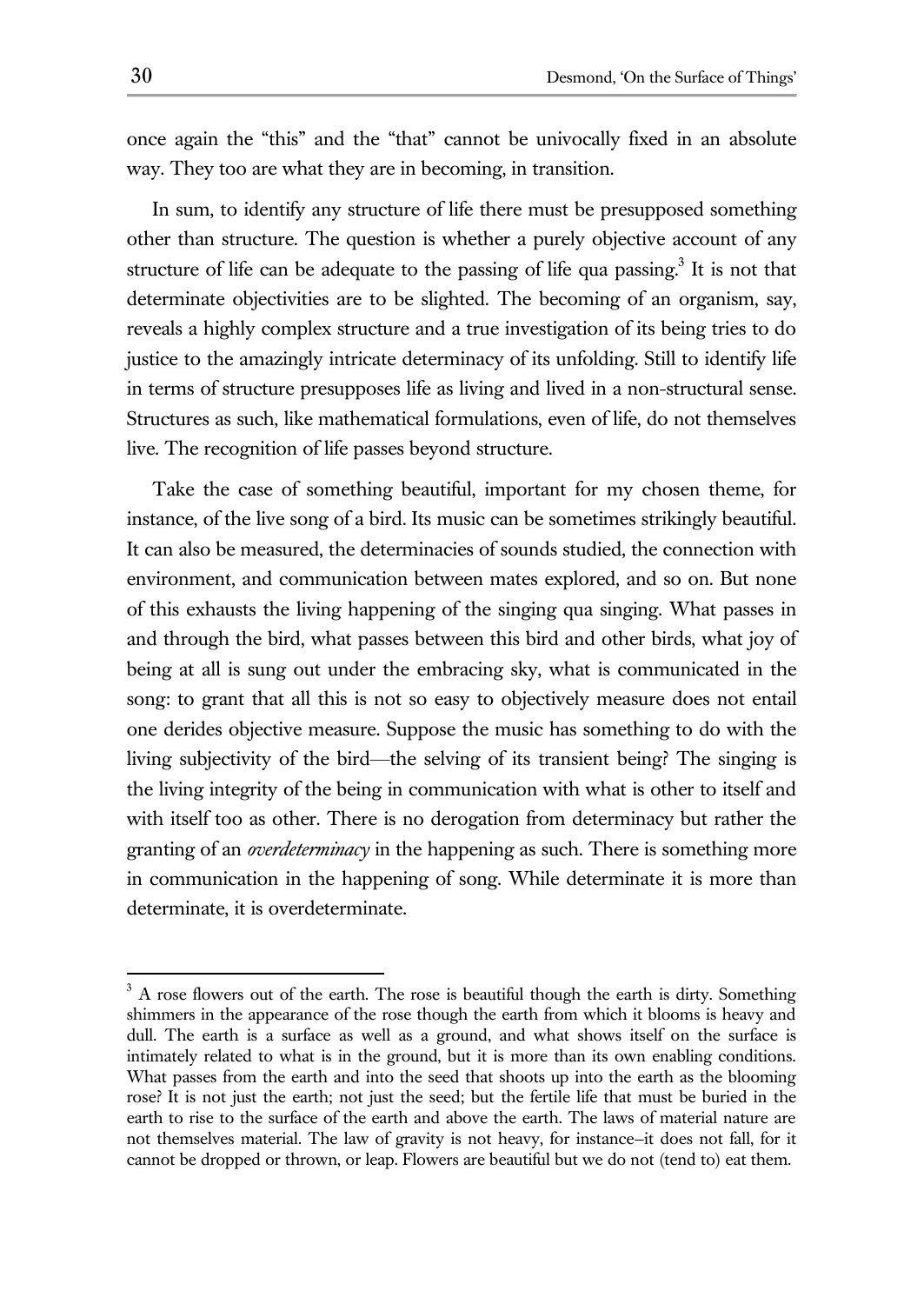The making of music connects us with the long tradition stretching back to the Pythagoreans which connect mathematics with harmonies, and well expressed by Leibniz who highlights the connection with determinability when, for example, he says: "Music is a hidden arithmetic exercise of the soul, which does not know that it is counting" (*Musica est exercitium arithmeticae occultum nescientis se numerare animi*. Letter to Christian Goldbach, April 17, 1712).<sup>4</sup> Music is unknowing mathematics. Singing does not know that secretly it is arithmetical determination. From the view I am suggesting, one wonders if it is the opposite that is more truly the case: not that music is secretly mathematics, but that *mathematics is a music the intellect does not know it is singing*. It is worth asking if song is more in communication with the overdeterminate, in which structure determinately participates but which it does not and can never exhaust. If we were to use the terms of another great mathematician and scientist, and connect music with the *esprit de finesse* and arithmetic with the *esprit de géométrie*, Leibniz's God comes across more as a God of geometry than a God of finesse.<sup>5</sup> The God of finesse is a God of music—a God of living beauty. One thinks of the justly famous jubilation of Augustine: *Sero te amavi ! pulchritudo tam antiqua, et tam nova, sero te amavi!…*Living beauty, older than all age and younger than all youth. The God of finesse is one who sings the world into being and continues to sing it in being, in and through and with the cooing coaxing dovebird spirit. This God is living not dead, this God is singing before calculating. For singing structuring is more than and before mathematical structure. The music of the spheres is not due to the geometry, the geometry of the heavens is due to the music.

# **Interlude I ON OBJECTIVISTIC NON-RECOGNITION OF THE LIVING**

I offer two pictures of a revealing *disconnection* between the objectivistic reduction and the saturated surface of things. *First:* Descartes, it has been claimed, conducted vivisection experiments on animals. Animals are automata, they have

<sup>4</sup> Schopenhauer cleverly reformulated this in the first book of *Die Welt als Wille und Vorstellung*: *Musica est exercitium metaphysicis occultum nescientis se philosophari animi.* Music is a hidden metaphysical exercise of the soul, which does not know that it is philosophizing.

<sup>5</sup> See Desmond, *God and the Between,* Chapter 3.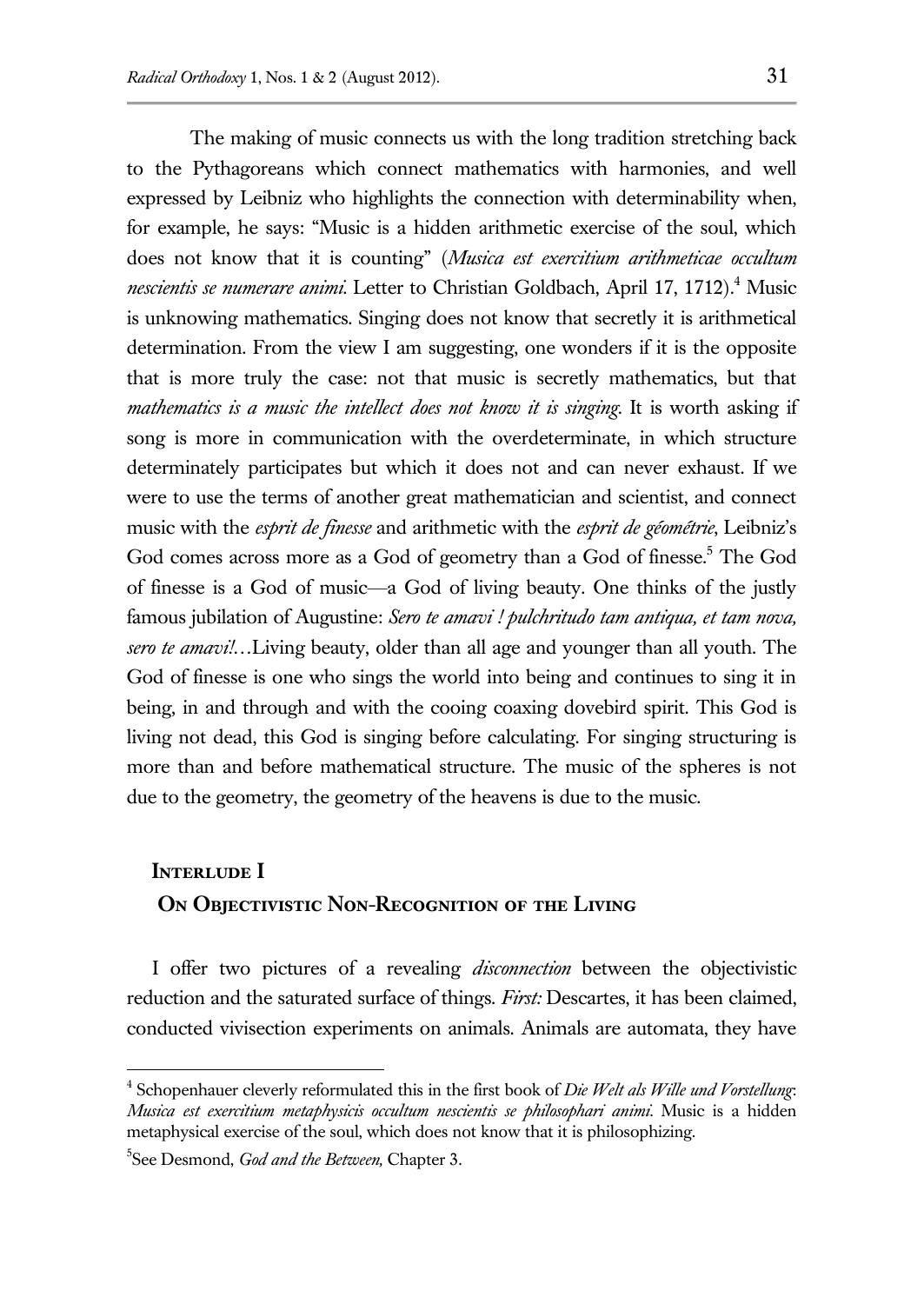no souls. The automaton reveals a mechanical autonomy in the sense of being entirely determined by the soul-less self-law (*auto-nomos*) inscribed in it. We stick a knife in the animal and it seems to scream in pain but animals, who have no anima, feel no pain. They mimic our behaviour but they are soulless machines. So the pigs squeal when we cut into their living flesh. The squeal of the flesh is the surface of the thing. The reality is no pain. The pigs have no soul. Why then do we want to stop our ears to these screams? (Recall Galileo speaking of science and the "rape" of the senses.) The pigs have no pain, and if you say, listen they squeal, look they twist and kick, it is a mimicry, a counterfeit of a squeal or a shudder. The surface of things is not the thing.<sup>6</sup> We superior knowers scientistically do not hear the scream of non- human beings. The surface says life, the scientist says lifeless. The surface is nothing.

*Second:* the Dead Parrot sketch performed by Monty Python. There is a *comedy*  of the surface and its denial. A customer buys a parrot, only to return to the shop to demand satisfaction, since the parrot is dead. The surface says "dead" but the seller says "alive." The surface screams a dead parrot, but no, the seller says obdurately, it is only sleeping. The seller pokes the parrot and, of course, it moves, and the seller pounces, there it is alive! He's not dead, he was only "stunned." A Norwegian Blue, he's "pinin' for the fjords." The cheated buyer explodes: "E's not pinin'! 'E's passed on! This parrot is no more! He has ceased to be! 'E's expired and gone to meet 'is maker! 'E's a stiff! Bereft of life, 'e rests in peace! If you hadn't nailed 'im to the perch 'e'd be pushing up the daisies! 'Is metabolic processes are now 'istory! 'E's off the twig! 'E's kicked the bucket, 'e's shuffled off 'is mortal coil, run down the curtain and joined the bleedin' choir invisible!! THIS IS AN EX-PARROT!!" The seller finally relents. The truth of the surface triumphs.<sup>7</sup>

What does our laughter tell us? That there is a living recognition of a living being, the denial of which generates the nonsense of cutting off our noses to spite

<sup>6</sup> See Jonas, *Phenomenon of Life*, 55.

 $<sup>7</sup>$  One thinks here of the bird that brings forth the analytic anxiety of epistemological</sup> uncertainty: the goldfinch—real or stuffed or whatnot—at the end of the garden, in Stanley Cavell's discussion of J. L. Austin in Cavell, *Claim of Reason,* for instance, 50ff., 58, 73, 132-133, 160, 163, 194.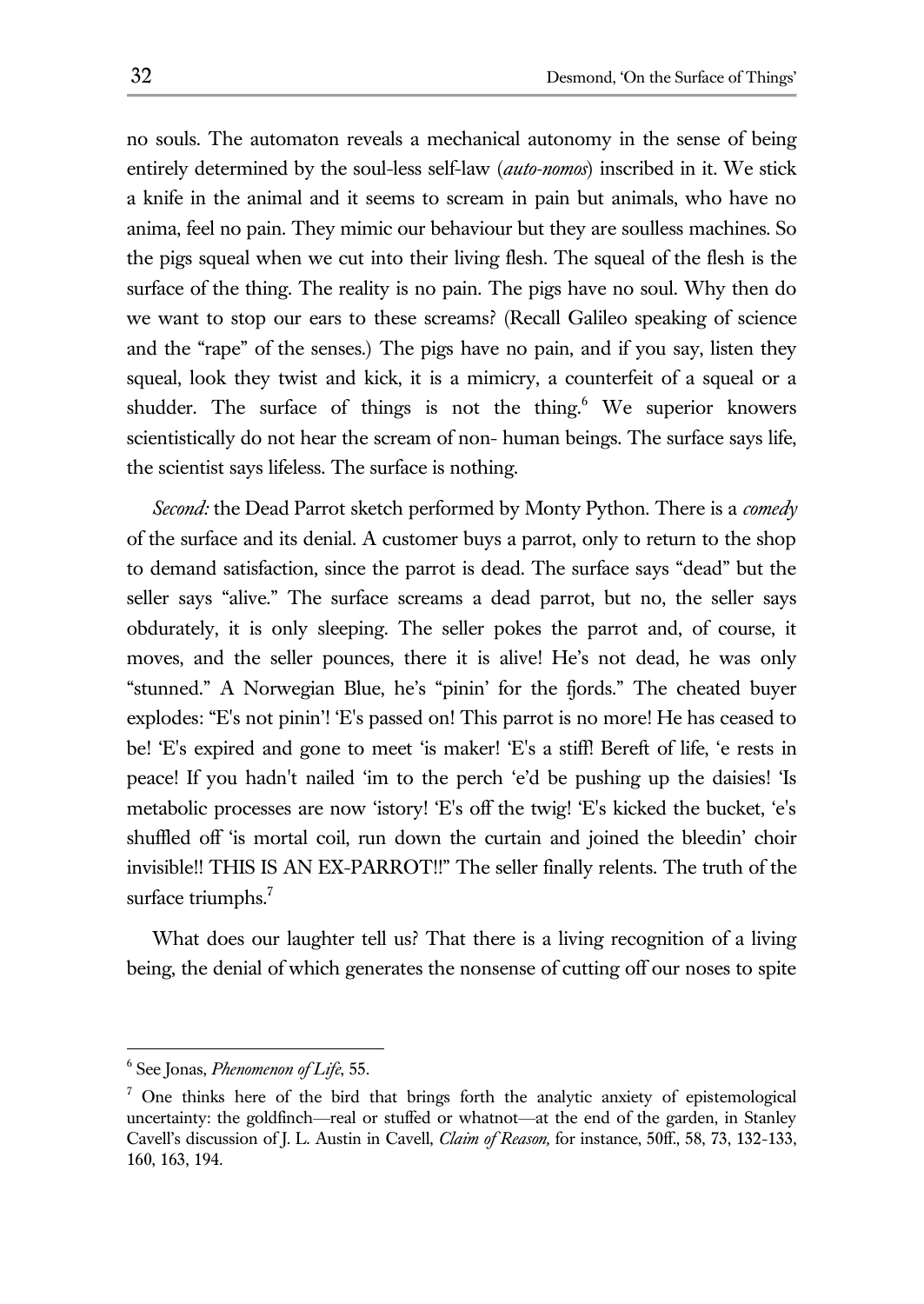our faces. The laughter reveals the living recognition of the living, prior to all theories and more than our forced or false descriptions.

#### **ON THE SURFACE AND THE SUBJECTIVIZING REDUCTION**

The above argument is that all approaches to life presuppose life as already able to relate to life, even if the preferred relation is one of reduction of the living to the non-living. This is more than a logical trick to critique the more objectivist orientation by invoking a necessary self-implication in the search for life itself, its intelligibility and truth. In fact, one of the major characteristics of the living being is some power of self-motion. It is already in passage, living itself is a passing, and in the passing the living being in some sense or other moves itself. Self-motion was one of the major characteristics that the ancients ascribed to *psyche* or *anima*, and hence to living beings. This moving is not just a matter of locomotion, the spatial displacement of an otherwise inert being from one location to another. There is the self-movement that is the becoming of the being—its self-becoming. There is an integrity at work but it is one in process. This integrity cannot be univocally fixed simply as this or that. In its becoming of itself, it is now this and now that but this and that cannot be frozen as too univocalized snapshots of instantaneity. It is both this and that, and moreover it is the transition between them. Its integrity in process is a nisus to be and become itself. It is an anticipation of a fuller realisation of itself, and as more fully realized, it is as *a spanning of its own timing*—a spanning that is its being gathered into a new living and more or less poised integrity of being.

The integrity in self-becoming of the living being is the basis of its ability to move itself in relation to other such integrities and through between spaces, all diversely qualified. There is a certain rootedness and spread of ontological power in the living being. Here it is as this, and in a sense rooted in itself, but what it is entails a spread of itself to the space defining the parameters of its power to be. Some forms of life are more rooted—the plant. Some are more moving in this spread—witness the freer power of animals to range over their environment. All this is recognized by Aristotle in *De Anima*. But the living animated being resists reduction to more rudimentary matters in so far as the integrity in process answers to a unity that cannot be univocalized in a purely determinate way.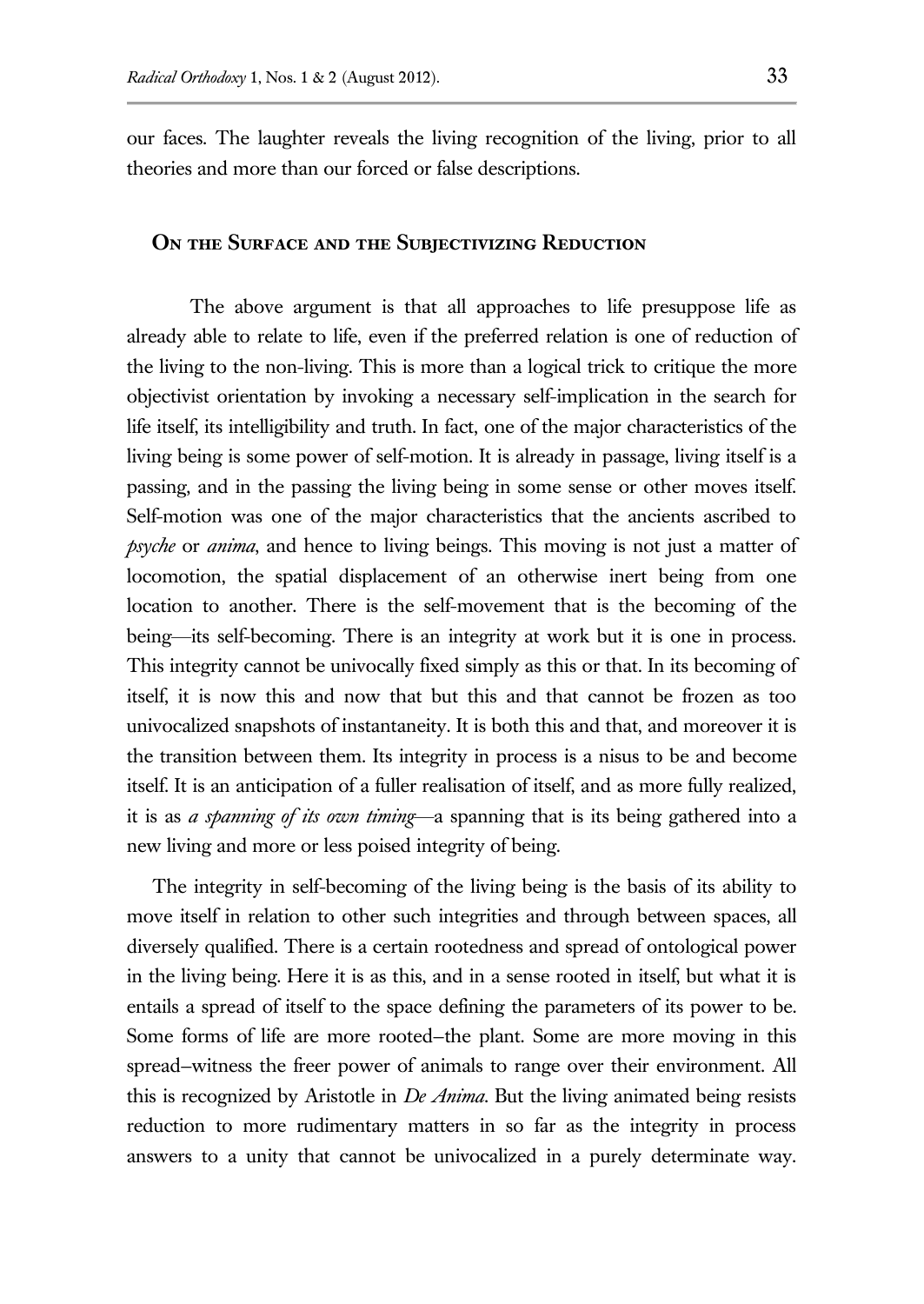Something of the powers of its own self-determination is at work in its selfbecoming, as well as its interplay with what is other than itself. This interplay is no less essential to defining the dynamic integrity that is itself in its process of becoming itself. The living being is transient in the double sense of being in selfbecoming and in its passage between itself and other beings, living and nonliving. Transience means a being's going from here to there, but its being there is itself again, so that while it moves from here, it does not just move from here, and thus comes to itself again there. Transience also means that it moves beyond itself in relation to what is other to itself. In some forms of transience, the point is not recuperation of itself—the living being is given over, or gives itself over to what is other. Transience means that the timing of the being in becoming is not only a growing and a maturing, it is also an ageing. Transience means that the interim of its time is temporary.

Here once again what shows itself on the surface is very important and it testifies there to the recognition of the living by the living. An objective science is not needed for this recognition. Rather there would be no science of life without this pre-scientific, extra-scientific recognition of life. A simple example: An animal sees an object lying there, seemingly inert. If it is willing to approach it, the important distinction for it concerns that between "living" or "dead." Is it alive or is it not? Is it friend or foe? It knows it is alive if it moves. To test it the thing is gingerly poked or prodded. If there is no reaction, no movement, a certain equivocity is settled in the direction of the diminution of danger. Recognition of the motion of life is communicated in the signs of an inward vitality on the part of the thing seen as alive, and the thing seeing what is alive, for self-motion and the animation of life are bound up with each other. There is some univocity to the outcome of recognition. Not moving, the thing is not dangerous. If it is alive, it might be either an enemy or it might be food. It might be a form of life one might eat or one which might eat one. Surfaces and the interaction of the animal with them will help it tell the difference. The testing animal is alive and in the lack or not of movement in the other thing, the recognition of life by the animal is elemental. Animals love life—even in killing—the killing that comes with eating. Humans alone are able to hate life, killing in hate, even for no purpose – though the hatred is a mutation of the love of life.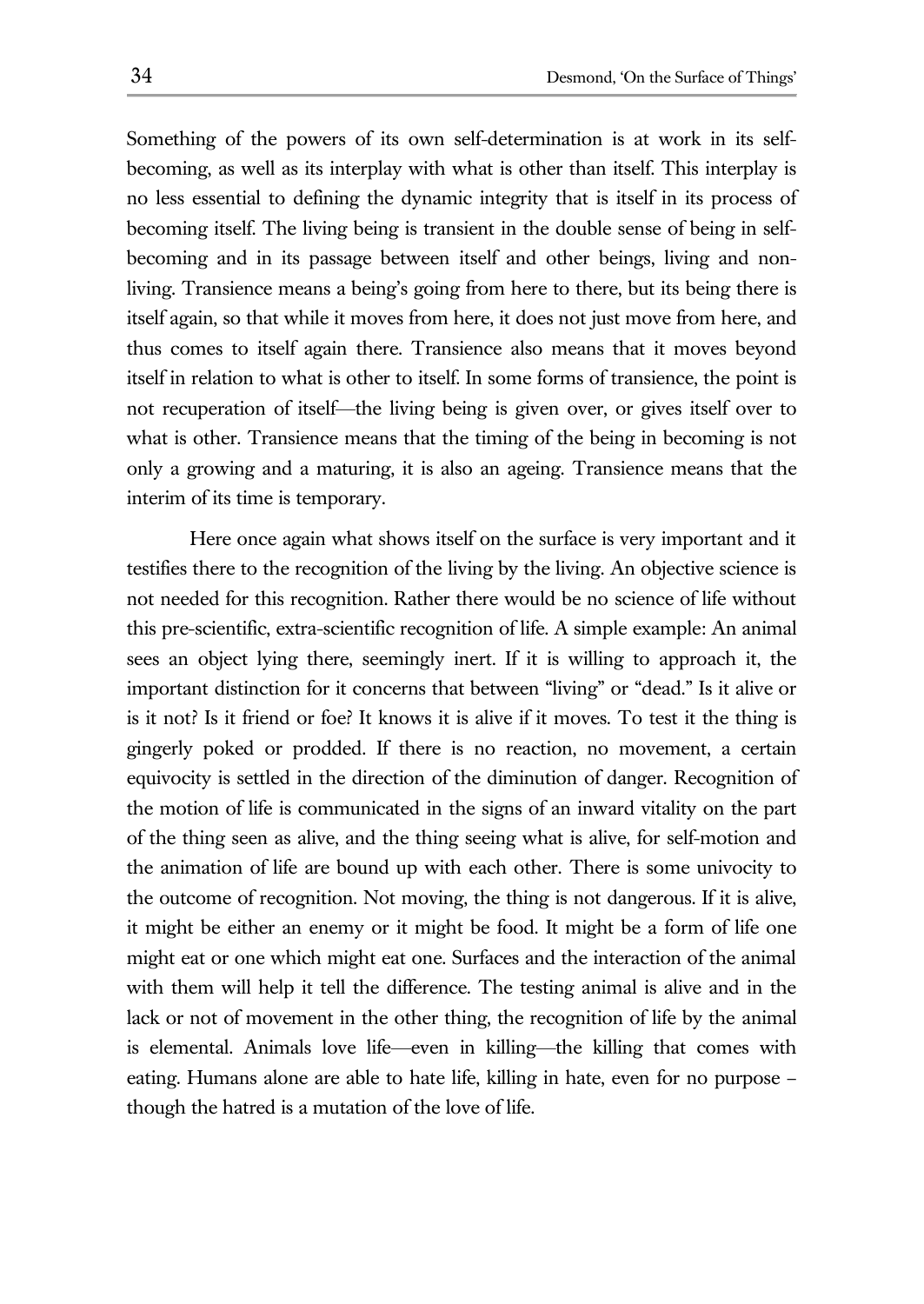Of course, it happens that some animals in danger play at being dead they do not move, they play possum, and the lack of movement either makes it invisible to the perceptual powers of the attacker, or its "deadness" deceives with the impression that there is nothing of interest there. Only the living can play at being dead. The dead animal does not play at being dead. An animal also could play at being dead to induce a prey to come closer, only then to pounce at the unexpected moment. There is a certain asymmetry here in that life can in a living way relate to death and the surface of death—but the dead cannot do this. Does this mean there is a certain priority of the living then also? It does mean that the recognition of life is something primitive. This is not to underestimate the way the recognition is entangled in many possibilities of equivocity. The surface is not a matter of univocal clarity. It is an equivocal showing which hides as much as shows: in showing it also hides, even as in hiding it also shows.

From this I would stress a sense of the living that is prior to objectivizing reason. In objective life living is beyond the fully objectifiable. One might speak of the energy of the "to be" which, in certain formations, flowers into dynamic integrities of being which appear as self-affirming. Life is affirming itself, and one of the notable things about life, and lost in the more objectifying account, is this entirely *intimate self-relation*. I think one could speak of a certain intimacy of life that cannot be entirely exhausted with determinable accounts that approach it from the outside. This intimacy of life is also known intimately from within in the form of a certain self-affection. When Schopenhauer, for one, talked about the will as beyond sufficient reason, he could be seen to point to this character of life that exceeds the more objective fixation by determinate reason, determining reason. This more primordial life is lived from within, and in fact all of us know something of it in our own bodies. In our being embodied, there is no absolute dualistic disjunction between awareness and being alive in a bodily sense. I speak of a certain idiocy of being. Life has this idiocy in the sense of never being entirely reducible to the more determinable generalities or universals of neutrally available reason. Reason itself participates in this idiocy which is not something absurd but something irreducible in the relation of the being to itself—a selfrelation presupposed by reason itself, if reason is to know what it knows as known by me. I know—knowing as a neutral happening does not know. This is not to decry the universal, but to say that there is an intimacy that cannot be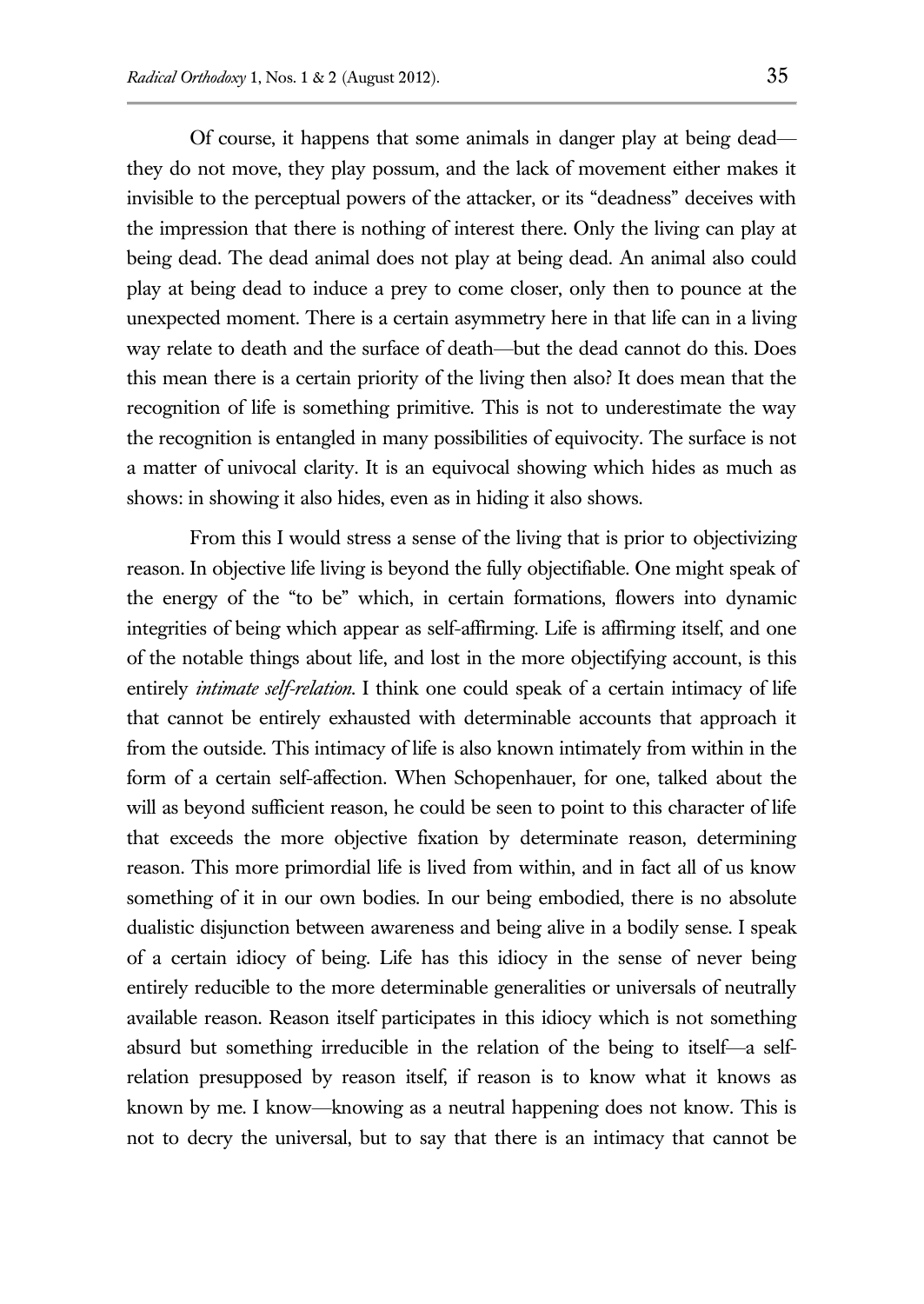rendered in the neutral language of abstract universals. There is a kind of *intimate universality to life* in that the living recognises the living, the living knows itself as living and recognizes other living being as living with a kind of overdeterminate innerness that exceeds both the determinacy and self-determination of any particular being. (The power of beauty is very much bound up with this intimate universality.)

This self-relation has often been the basis for emphasizing something more "subjective" about life – and this is not wrong. But just as objectification does not always do justice to the overdeterminacy of given otherness, subjectification does not always do justice to the overdeterminacy of this intimate life. Subjectification fastens on the self-relation and rightly but does not go rightly into this and rediscover the threshold spoken of above in relation to external otherness. There is the threshold of an inward otherness that marks a between, across which the transitions are between the given life and its more ultimate giving source. I will come to this next when I talk about a more metaxological understanding of living.

It is important to grant that there is a plurivocity possible to selving. I would speak of selving(s) rather than subjectivity, since again the integrity in process is evident in this. In idiotic selving it is not a matter of autistic particularity but of a living and affectionate relation to oneself. We feel ourselves prior to thinking ourselves, or even thinking as ourselves—the intimacy, the idiocy reveals a pre-objective and pre-subjective self-relation—and this is the living relation of the living being to itself. Example: We sense something of it in the morning; we have this taste of self—before the day's determinations take over. We awake to ourselves and savour ourselves, brimming with new zest perhaps or dragging with weary disgust. This is not a determinate self-consciousness but a more floating indeterminate self-feeling—but it communicates of how we are in relation to ourselves in the world we are shortly about to engage again more determinately. This is intimate life in its transience returning to the day of its selfrelation and its relation to what is beyond it. It happens at a threshold, and hence most often it is not objectified, or not yet channelled into a more determinate or self-determining subjectification.

All forms of life might be said to be marked by a more or less relatively undeveloped senses of inwardness—of selving. All things selve in that respect. To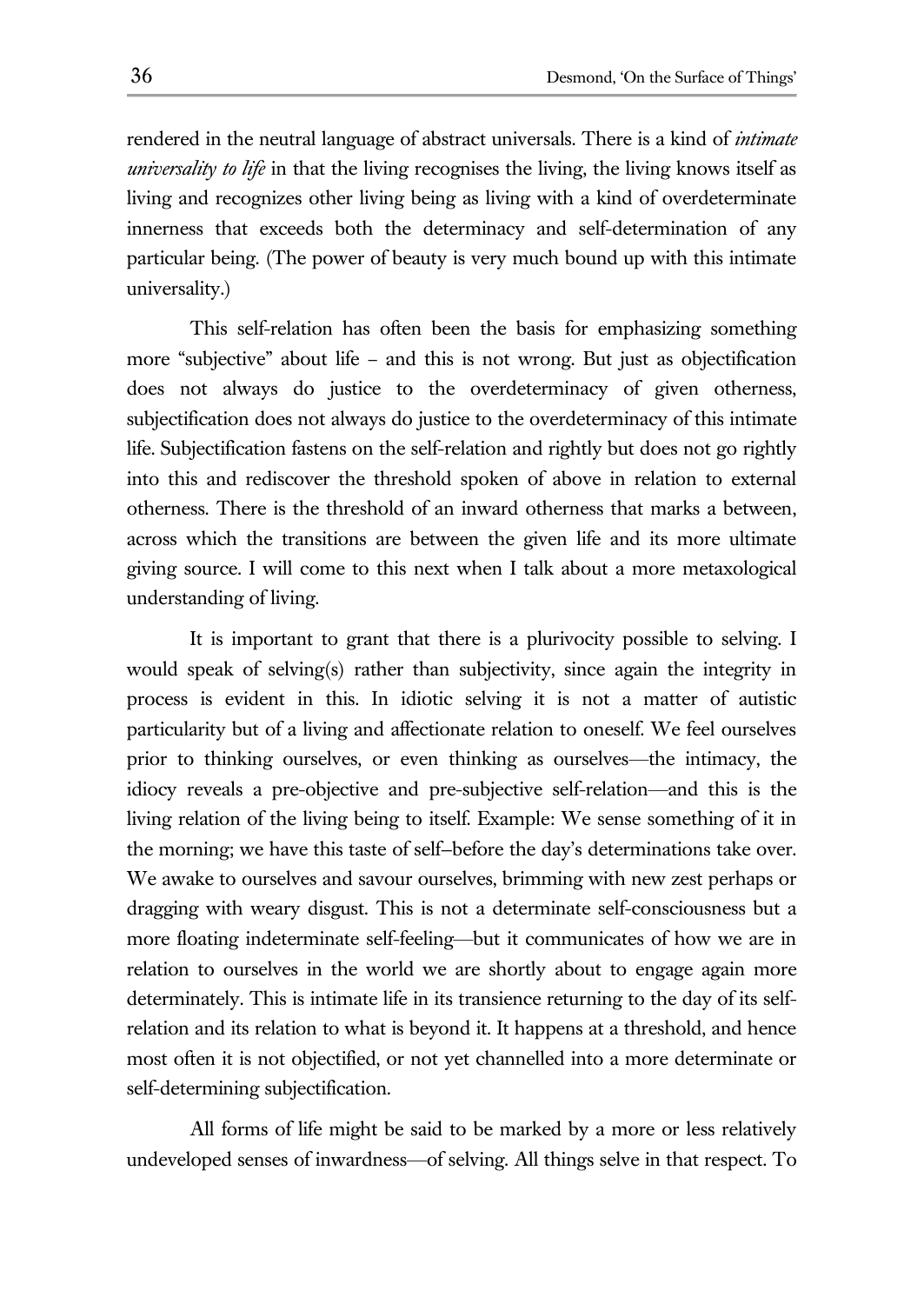$\overline{a}$ 

selve is not the privilege of the human being alone. I think of Hopkins' great poem "As Kingfishers Catch Fire": <sup>8</sup> "Each mortal thing does one and the same:/ Deals out that being indoors each one dwells;/ Selves – goes itself; *myself* it speaks and spells,/ Crying *What I do is me: for that I came*." The surface of the thing as selving is the face of the thing. A face is the (micro)cosmos of facets that is the living surface of the selving being. Facets are surfaces and the higher integrities of being have faces that selve more and more intensively. In the sublunary world, the human being is the acme of this facing. We are a surface that faces the world, but we are our faces—the show of the intimate selving communicating itself. Is this why our faces are, in a sense, more intimate to us than even our intimate parts?

We can have many faces, and equivocity increases with surfaces like the human face. We have the ability to seem other than we are, to show half-truly and to lie, to smile and hide hate in the smile. The power of equivocal surfacing is not confined to us. In *Being and the Between*, I pointed out the equivocity of the beautiful orchid, or the being other than what one is by being what one is, in the power of camouflage that surfaces in the selvings of animals, like the chameleon. In this equivocity we find some of the reasons we often distrust surfaces. But the distrust of surfaces follows from what we learn from surfaces, not in isolation from what surfaces. The equivocity eludes complete univocal determinability, for showing is also always hiding, there are forms of showing which simultaneously are forms of keeping secret.

In any event, the self-relation of life to itself is very important and exceeds the terms of every objective determination of it. A living being is not subjective simply, has its own objectivities, but as a living integrity of being it holds itself in a self-relation that comes to feel and know itself as such. I think of this as a very elemental opening or porosity to the intimate universal—not as entailing a

 ${}^{8}$ The kingfisher is not the dead parrot of Monty Python, not the stuffed/real goldfinch of Austin/Cavell and has something of the spirit of the dovebird alive in it. There are other birds of life, for instance, the windhover of Hopkins. And birds pointing beyond death: Keats's Nightingale – "thou wast not born for death, immortal bird"; or beyond death, such as the golden birds of those great poems of Yeats's old age, "Byzantium" and "Sailing to Byzantium," birds that are "set upon a golden bough to sing/To lords and ladies of Byzantium/Of what is past, or passing, or to come." The bird may be beyond life and death, but beyond as living and not just imaged as the deathlessness of death. Only the golden sings. We do not want a base metallic metaphysics; we want a metaphysics of resurrected incarnation.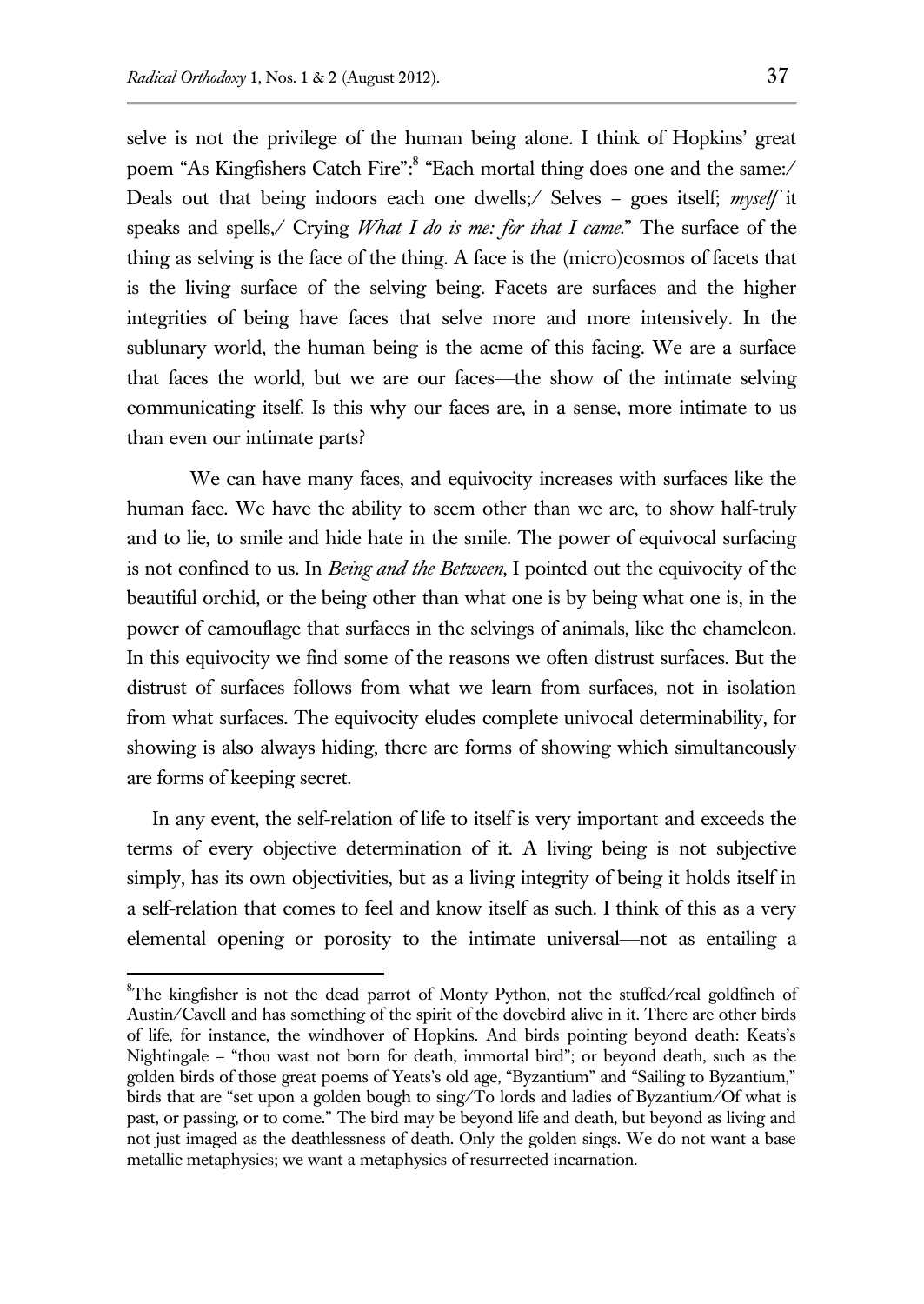rejection of the universal as such. It demands a rethinking of the universal, in fact, not its repudiation. All living beings participate in this intimate universal, and each is the singular surfacing of the energies of its "to be" but none exhausts it. One of the signs of this participation is its generation of the intimacy of life beyond its own self-relation, beyond its own possession of its own life. (The erotics of being is the passion of life.) The being knows it does not possess its own life—but knows that in its flesh, not in its head. This is why an erotics of life surfaces—the singular participation in the intimate universal is in passage beyond itself, passage sensing itself but not possessed in the flesh. This is something beyond determination, beyond self-determination, given that the living being is a nisus to generate beyond itself. This is more explicitly metaxological and again I will come to this. (The example of equivocity I cited above, the orchid, is intimately related to the erotics of naturing, and indeed without equivocity, the happening of human erotics would hardly be possible at all. In the erotics of life the surfaces of flesh are flushed, even engorged, with ambiguous significance.)

It is especially evident in humans that we have life coming to know itself as living. This self-knowing is not objective reason—it is living participation. The knowing of life is also the knowing of the transience of life. This is again not the knowing of a structure but of the passage qua passage. It is the knowing of life as in the passing of life itself as passing, and knowing ourselves as participant in the passage as such. In connection with the equivocity of the erotics of life, I will here just briefly note how this self-relation can be taken in certain directions. The selfaffirmation is evident in the Schopenhauerian will. What life reveals is the will to live—and this is a dark voracious energy in which we all participate and of which more often than not we find ourselves the victim. The matter at issue here is not only the nature of this "more" of life but the nature of love, and the love of this more primordial life. With Schopenhauer it has all the characteristics of a heedless *eros turannos*. The will is an erotic absolute but without anything of the *eros ouranios* (heavenly eros) of Plato. In Schopenhauer it is voraciously selfinsistent without end. It victimizes us when we think we can be agents of its or our own self-determination. Its greedy self-insistence makes it something vile rather than good for Schopenhauer. We cannot truly love a life whose aimless aim is to controvert every claim to autonomous self-determination we essay. Life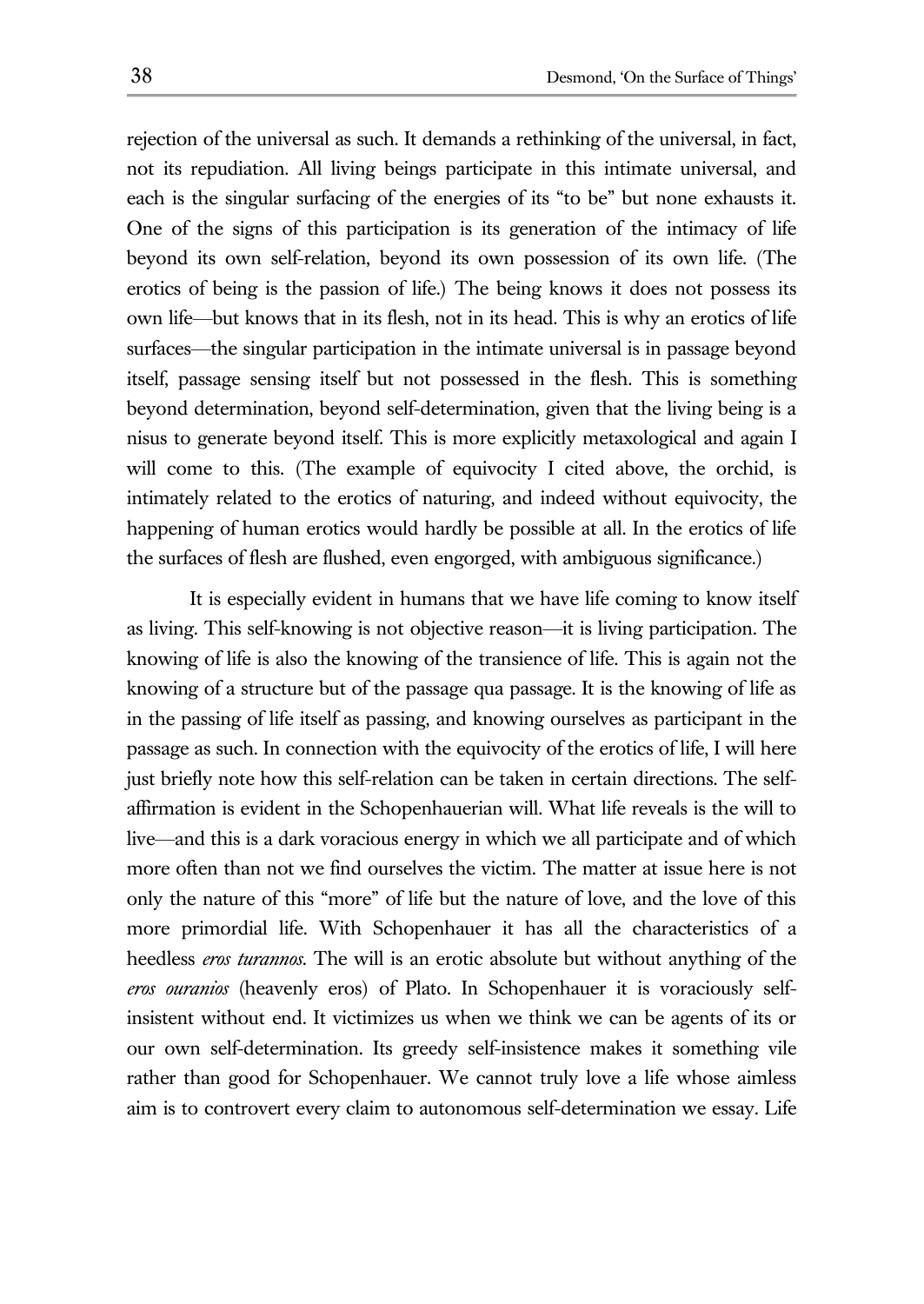is in an original guilt—it is not good to be—better not to be. We dip below the ground of the cave again.

We are still below the ground of the cave when Nietzsche tries to reverse the "yes" and "no" of Schopenhauer. The basic description of life persists. We live in foreboding of the Medusa below the surface—the horror that turns us to stone. Better to stay on the surface like the Greeks out of profundity. We are again dealing with the negotiation of thresholds but here the threshold into the darkness goes down into an abyss of horror. Elemental life is this horror. It is reminiscent of the alien into which Žižek and others like to rub our faces. Of course, *the face has gone at this depth of darkness*. But the question of the surface does not dissolve. Is the surface the mask of horror or the face of something overdeterminate with an ontological good in which we participate and can never master? And perhaps not being its master has more to do with the giftedness of its good than the ruse by which the horrifying energy makes use of us for its own self-persistence and self-perpetuation?

In our time we find in Michel Henry a notable stress on life just as selfaffection. He offers a remarkable development of the self-affection. Henry seems very insistent in setting the world (objectifications) over again Life. This is too dualistic perhaps, but I see in what he is doing a certain rightness in drawing attention to something crucial about the incontrovertibility of the life at issue. He transforms the transcendental subject in the direction of a remarkable transcendental Trinitarianism, so it strikes me, and which for me is closer to Hegel than Henry might like.<sup>9</sup> I note Henry had lots of respect for Schopenhauer and Nietzsche, and is right to remind us that they have seen something on the other side of objective representation, something in which we are and participate.<sup>10</sup> I think he does not see in both cases that the ontology of the "to be" is still defined by the modern evacuation of given being of all the traces of qualitative value. The "to be" is without the good of the "to be." Better not to be, in fact. This is nihilism, even when it protests against nihilism, as in the case of

<sup>9</sup> See Henry, *I am the Truth*.

<sup>&</sup>lt;sup>10</sup>In the company of Schopenhauer, Nietzsche and Henry, one might think of *Lebensphilosophie* more generally as seeing the irreducibility of life qua lived to the objectifications of science. One thinks again of Bergson, and also of William James's efforts to draw attention to "pure experience."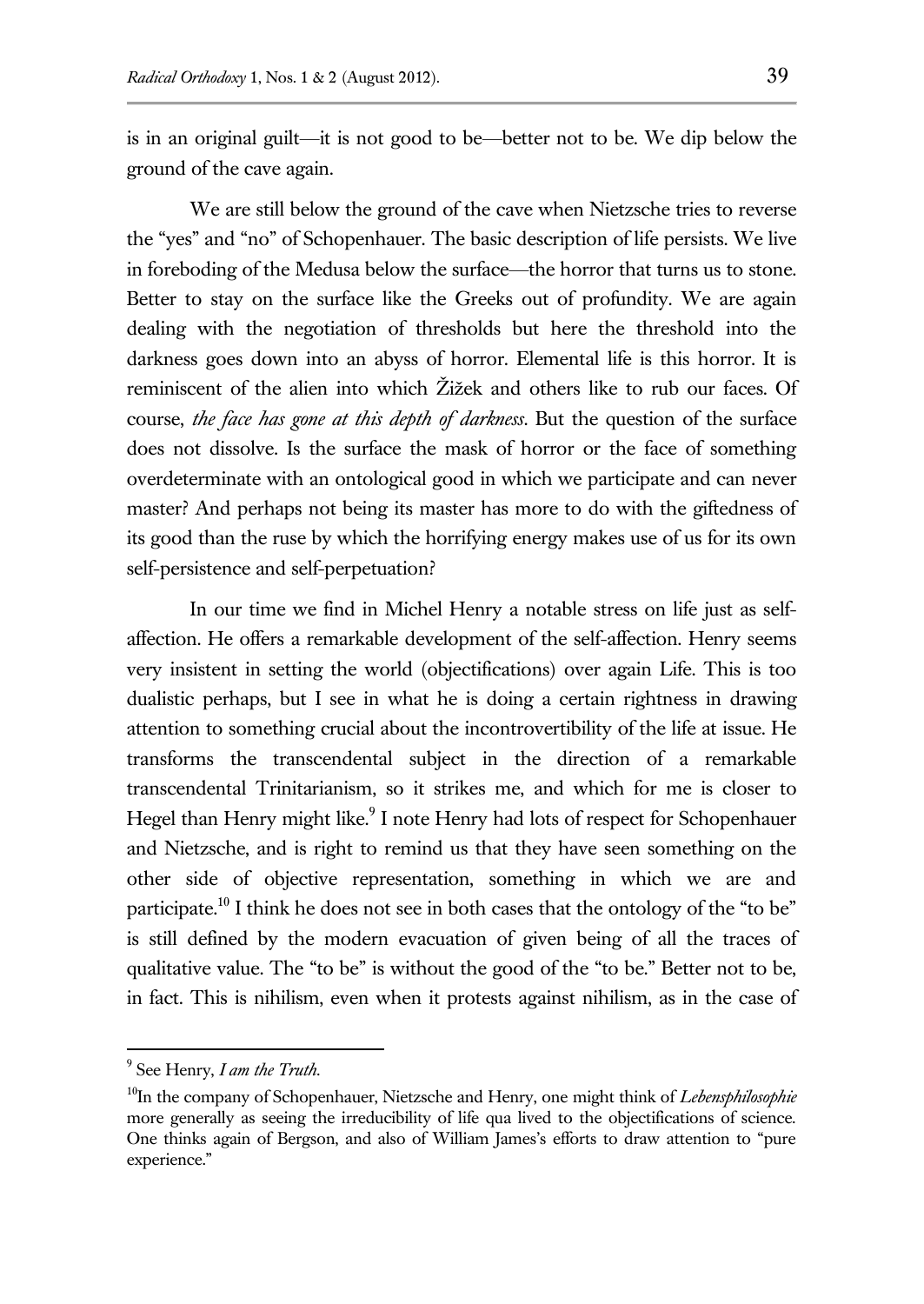Nietzsche. In them the resort to this other path, of the "subject" beyond the "subject" is in an ethos of devalued thereness. In Schopenhauer it leads to the evil of being, in Nietzsche to the dream of a creative self-imposing of value on the valueless flux, and eventually to the dissolving of "self" in the same flux.

These strategies are not fully true to the self-affirming of life to which Henry perhaps is more true. But this self-affection, this self-affirmation, what is it? It is life loving itself—but what is this love? It is beyond reduction and objectification, but is it also more than every subjectification. Does it require more metaxological terms, in which there is always an opening beyond the selfaffirmation of life? The affirmation of life is always between self and other always in passing in the between, the passing in which we participate. It is very difficult to give an account of it, either in determinate terms or in terms of our self-determination. For all that, it is not a mere indetermination. There is something overdeterminate at work in its life. The interim of living passage is metaxological.<sup>11</sup> On the threshold, the between is worded; the between is sung.

## **Surfacing on the Metaxological Threshold**

By contrast with the objectivizing and subjectivizing reductions, these are now the considerations on which we must reflect. First, there is more to life than the neutral objectivities whose otherness entails no participatory involvement, since there is an ineluctable self-affirming of life even in its denial. Second, this selfaffirmation, while undeniable, points to something more than a subjective selfinvolvement primarily circling around itself alone. As the otherness passes to selfaffirmation, self-affirmation passes to the affirmation of otherness. Life is in the passage between these, and to do justice to the passage a different view of the self-affirming and the otherness is required. Living is a between process and a metaxological passage in the between.

Life is self-affirming, but there is more at play in this affirmation than just self. Self-affirmation is not the full affirmation. One way to indicate this is to look at the way in modernity the self-insistence of the living being has been called its

<sup>&</sup>lt;sup>11</sup> This metaxological view is systematically developed in Desmond *Being and the Between*, Desmond *Ethics and the Between*, as well as Desmond *God and the Between.*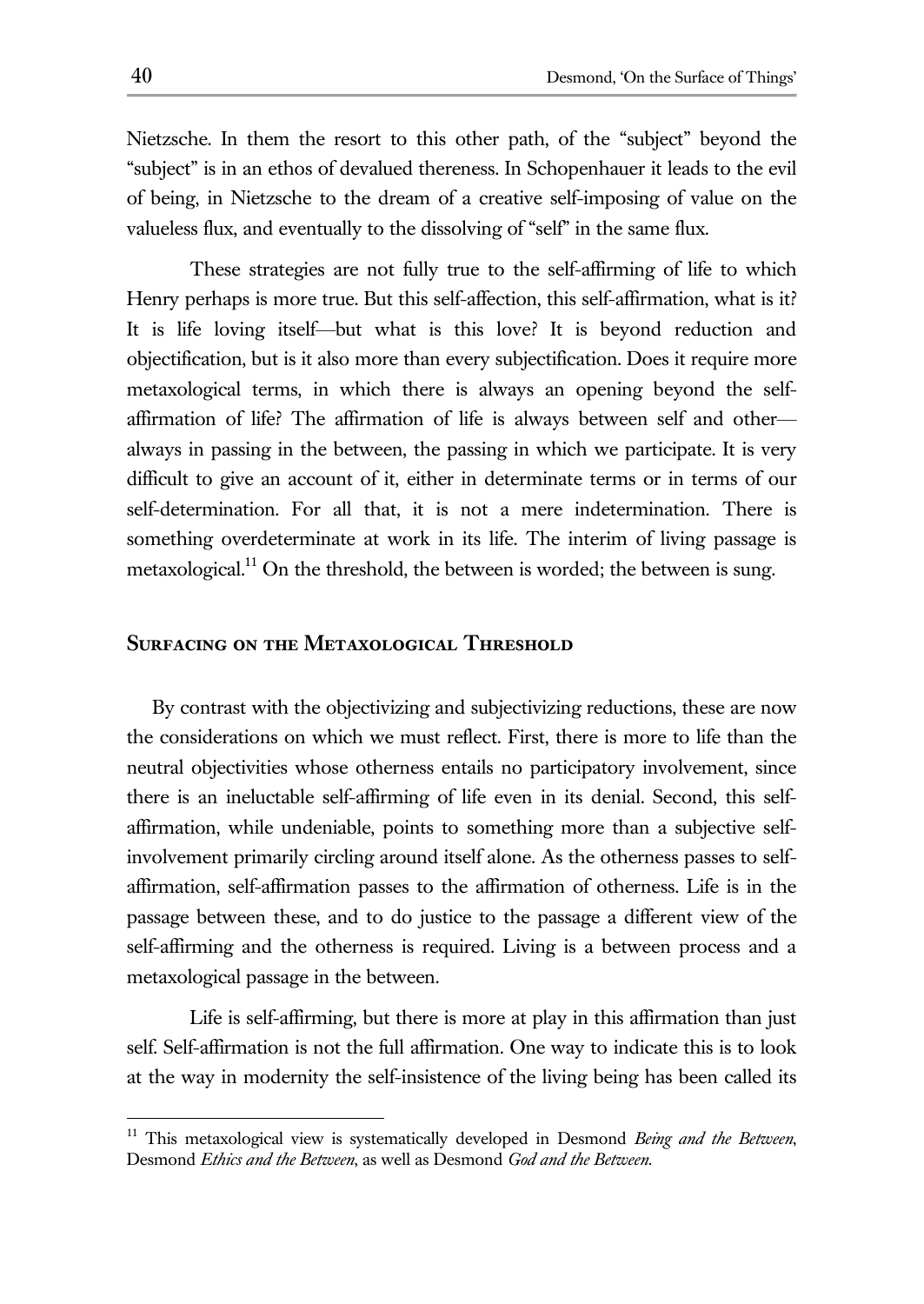*conatus essendi*, its endeavor to be. We find this in Hobbes and Spinoza, for instance, and also in Levinas, though criticized there. I would say there is more to the *conatus* than self-insistence. *Self*-affirming endeavor, so described, does not pay attention to the weight of both the *natus* and the *co* of *conatus*: a being born, a being born with. There is always a relation to coming to be, a being born, from an other "with" which the being is from the beginning. This opens a doubleness in the *conatus* itself. The living being endeavoring to be is received into being itself before it comes to affirm itself as for itself. The self-affirmation of the living being risks hiding from "self" the fact that this self-affirming is always "with" what is other. It hides the truth that to be self-affirming, it must be received from an affirming that is more than itself alone, and in which it always participates. In other words, the living being as self-affirming is not the bedrock reality, since the self-affirming comes to itself as "yes" to itself because already it is "yessed" in a "being born with." In the self-affirmation, life in a more full sense affirms itself. The overdeterminacy of life affirms itself in the self-affirmation, for selfaffirmation is always more than self alone.

The *co-natus*, as a being born with, refers to what I call a *passio essendi* more primal than this endeavor to be. This passion of being is more primal because life opens us before we open to life. We are given to be as living before we give ourselves to be as determined, or self-determining, in accord with the particular form of life we are. The patience of life—in this sense of its being received from sources beyond self-affirmation—is often hidden from sight when the *conatus essendi* is wrongly claimed to be the essence of life itself. We are then prevented from looking deeper into the ontological sources at work in the incontrovertible self-affirmation. Put differently, there is a love (of life) more original than self-love, in which self-love itself participates, and which self-love distorts when it thinks itself to be the true form of love of life as such. In so loving our own life we do not love as we are lived and do not love ourselves truly.

Thus self-affirmation, in coming to itself out of being received, opens to an otherness of life that is not this or that determinate affirmation, not our own self-determination, but communicates of an enabling power in which all living beings participate. The *passio essendi* points back to the ultimate endowing source(s) of life. Suppose we start with the surface of things, start with our being in the midst of things. But we find ourselves open to things. We are open because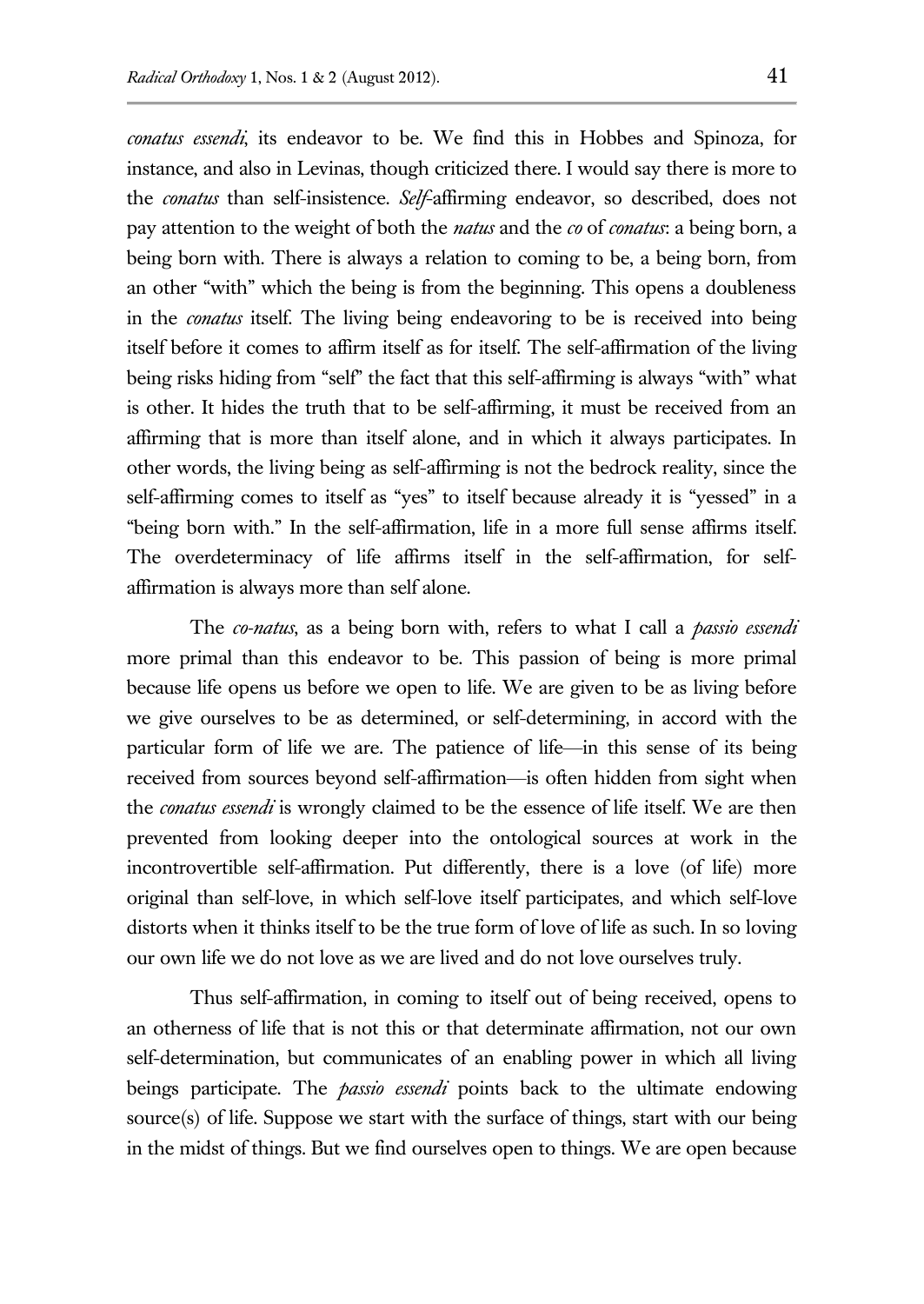we are already opened. Before we come to ourselves as more reflectively thoughtful, we already are in a porosity of being, and are ourselves as this porosity of being become mindful of itself. This is one reason I would speak of living in the between in terms of an *original porosity of being*, that is neither objective nor subjective, but that nevertheless is enabling of both, while being more than both, and indeed enabling passing between both. The porosity is a between space where there is no fixation of the difference of minding and things, where our mindfulness wakes to itself by being woken up by the communication of being in its emphatic otherness. Living as non-objectifiable and as exceeding subjectification reveals the transient flow of the "to be" in this porous between. More objective and self-reflective orientations come later. Already before we more reflectively come to ourselves, in the original porosity of being there is the more primal participation, and indeed we open mindfully to it in the mode of a certain astonishment.

To be is to be surprised by life—even if with later determinations and our claim to be self-determining we produce the dulling of the surprise of the overdeterminacy of being. In the living porosity, there is no fixed boundary between there and here, between outside and inside, between below and above. There is the coming to be of life; there is the becoming of determinate life in transient passage in the between; there is a relative self-determination with certain forms of self-becoming; but there is always the overdeterminacy, the "too muchness" of what gives itself to enable the coming to be and becoming of life. We find it again in our sometimes renewed astonishment at the surprise of life itself. There is a passage from what is into the awakening of mindfulness as, before its own self-determination, opened to what communicates to it from beyond itself. We do not open ourselves; being opened, we are as an opening. Living astonishment is not the neutral knowledge of objective structure, nor is it subjectivity simply in relation to itself. Rather it awakens the porosity of mindfulness to being, in the communication of being to mindfulness, before mind comes to itself in more determinate form(s). This living astonishment correlates with a more original "coming to be" prior to the formation of different processes of determinate becoming, and prior to the more settled arrival of relatively determinate beings and processes. Beauty is one of the happenings on the surface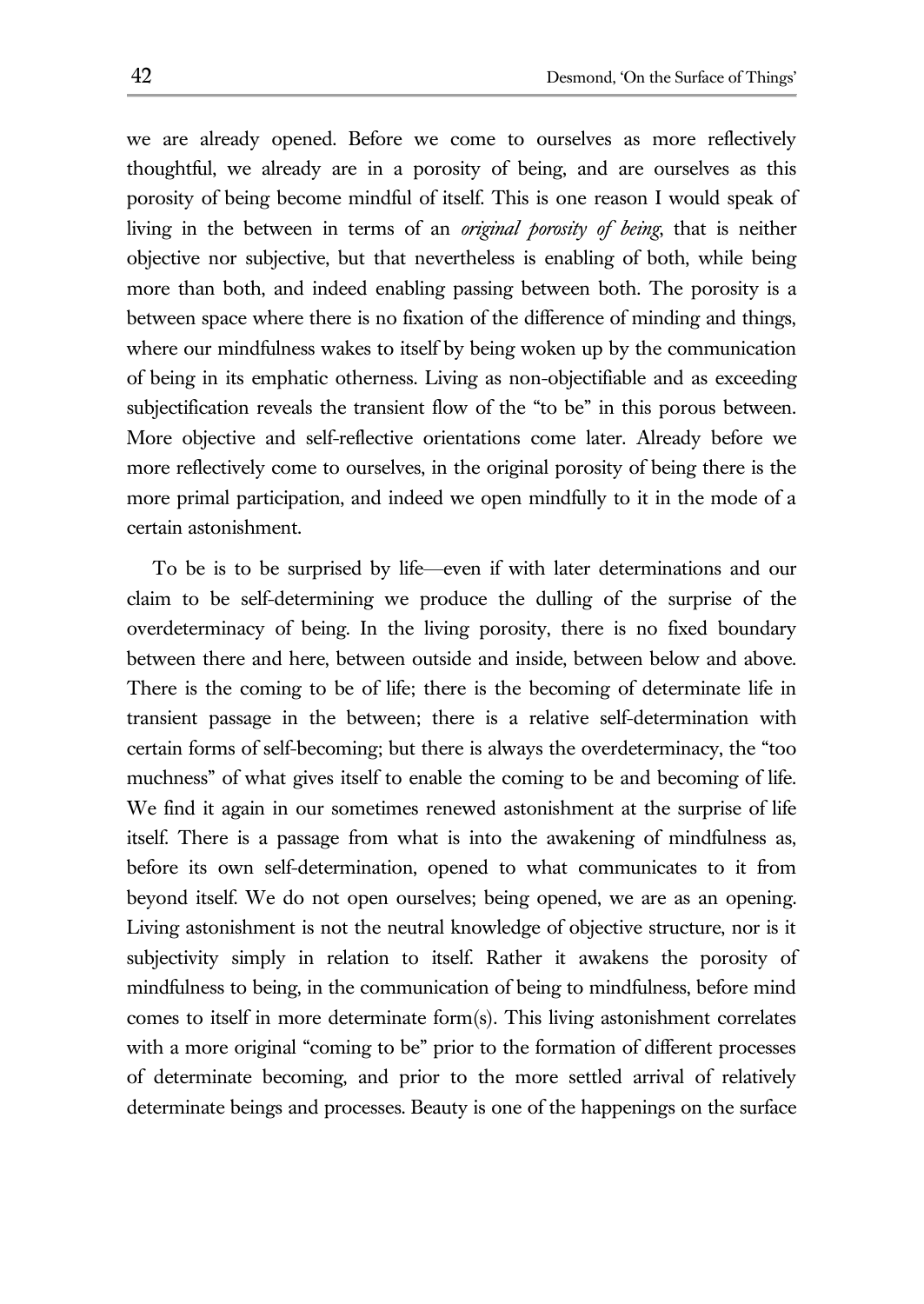of things which can take our breath away and arouse wonder, that is to say, renew astonishment at the marvellous gift of life itself.<sup>12</sup>

The *passio essendi* and *conatus essendi* are always twinned, nevertheless a certain priority to the *passio* means always that life gives us to be before we come to ourselves as living. The passion of life is not originally of our willing, though the endeavor becomes our willing of life. Because of its source in the porosity of being the willing of life is always mingled with the possibility of nulling. My general sense is that the endeavor is always tempted to take over the passion of being. The active self-assertion of life overtakes the receiving of being, and to a degree tries even to null the receiving. Nevertheless, the receiving is more primordial. Truth to life entails more than endeavor on the surface of life but openness to this patience of being. To live in the *metaxu* is to be charged with remaining true to the original porosity. The *conatus* is to be given its full significance as a being "born with"—"*co-natus*"—against its contraction into just self-affirming of life. The endeavor to be is self-affirming but self-affirming itself is witness to the double condition of twinned self-relation and relation to the other—in the *co-natus* itself. One is with oneself because one is "born with." Selving is not just self, but is a being endowed by virtue of a constitutive relativity to an other enabling source that is not oneself alone. When our selving loses any porosity to the more primal patience, its seeming self-affirmation mutates really into a kind of self-hatred. For this endeavor to be is in flight from itself, from what it is, from the patience of being that gives it to be at all in the first instance. The conditions that make possible its being at all are refused.

The *metaxu* as immanence is a given porosity of being, already in relation to what it beyond itself in being in relation to itself. If the between is porous it means that it is impossible to fixate univocally a "this side" and a "that side." What is most important is the happening of passage between—of passing. And this in an ontological sense—coming to be, passing into being, passing, passing out of being. All the pathos of life and death are contained in passing, passage in and through the between. Passing itself suggests a between since it cannot be

<sup>&</sup>lt;sup>12</sup>Important here are differences between wonder in the modalities of astonishment, perplexity and curiosity. Curiosity is more tied to objectifiable determinations of life; perplexity to an indeterminacy, especially bearing on the immanent life of selving; astonishment is ontological resurrection to the wonderful overdeterminacy of the *metaxu*, and beauty is its incarnational companion. On these three see Desmond, *The Intimate Strangeness,* Chapter 10.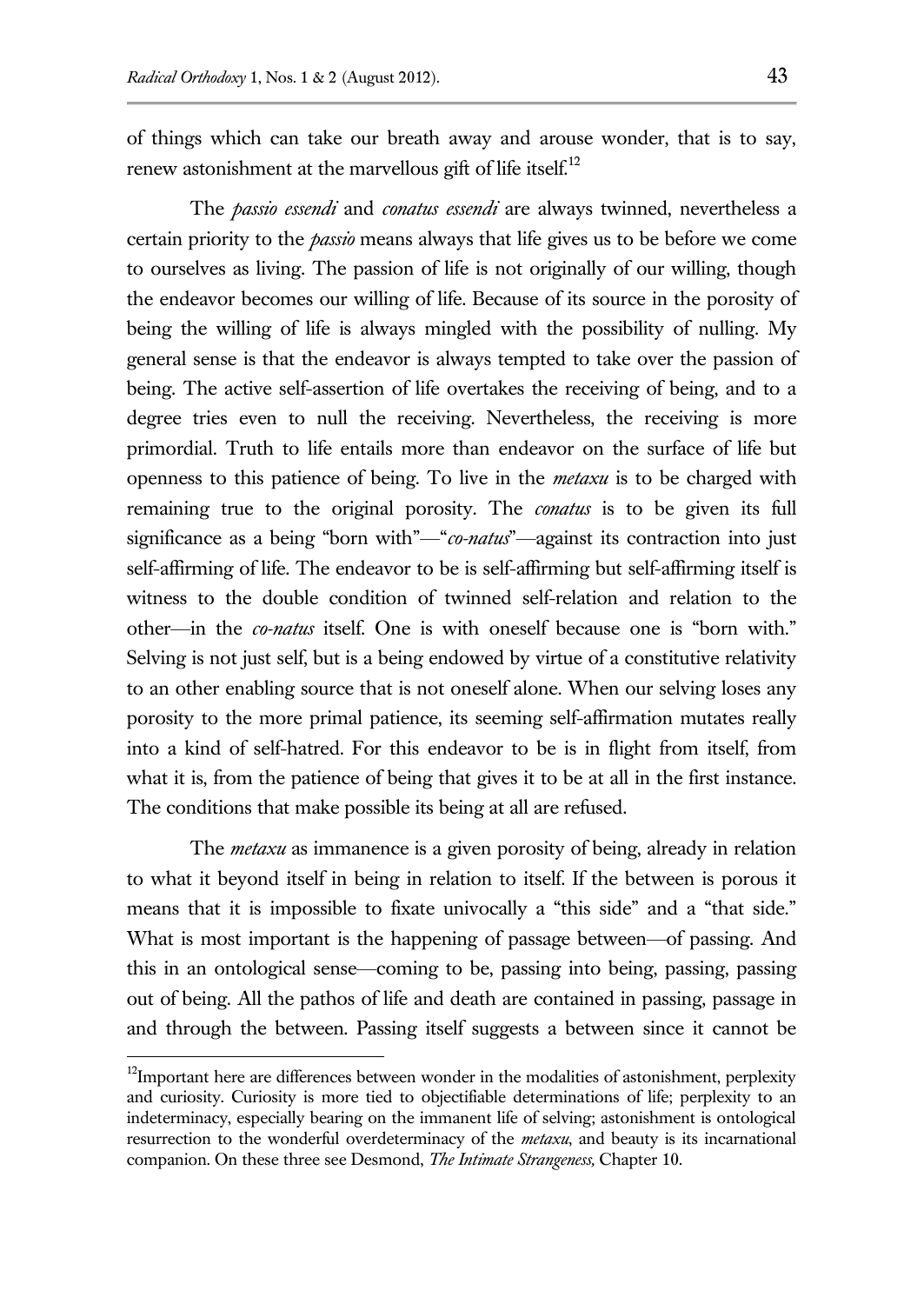fixed to any one moment or phase. Passing is as passing—just as a between is nothing without the enabling milieu of relatedness that sustains and goes beyond the beings upheld as existents in the relatively stabilized middle.

I suggest that this difference just indicated between *coming to be* and *becoming* has some relevance to the discussion of creation and evolution, though the relevance occurs on a level that is not customary in the reigning terms of the debate. Evolution is a becoming but every becoming presupposes a coming to be. This coming to be is not an item in a process of becoming, it is not even the process of becoming as a whole. It is more in the givenness of becoming as such—in the "that it is at all." This is hiddenly presupposed in every becoming and in all of our approaches to becoming, the scientific theory of evolution included. To get some sense of the coming to be means being struck by the metaphysical astonishment that is amazed at the sheer being there of being. This metaphysical astonishment is not a matter of scientific curiosity and is closer to aesthetic marvelling and religious adoration.

Coming to be is a more original passage than becoming and the thought might be applied to life also. The question of the origin of life is often tied to the level of evolution as a becoming—and the effort is to articulate its scientifically warranted determination. But suppose there is an approach on the level of coming to be rather than becoming. Then there is no scientific explanation for the origin of life. It is always already presupposed by every explanation, and so in a certain sense the truer approach to life can never be the scientific one. Not only is this scientific approach a contraction of our participation in life but it can only see what is on the level of a determinate becoming. It does not metaphysically see surfaces as threshold of a coming to be—more truly a creation than a becoming. In that sense, creation is more primordial than becoming, but it is not another becoming. Hence it is more primordial than evolution also, and is not this either in terms of the big bang theory. We have to move in a different space of mindfulness. We have to see the surfaces of things differently. Rather than simply repudiate surfaces as superficial, the surfaces are the depths, if they are the thresholds of what is hyperbolic *in* immanent being, allowing and enabling passage of and to what is hyperbolic *to* immanent finite life.

This distinction of coming to be and becoming has applicability also to our tendency in modernity to put an emphasis on *self-becoming*. Recall that there is no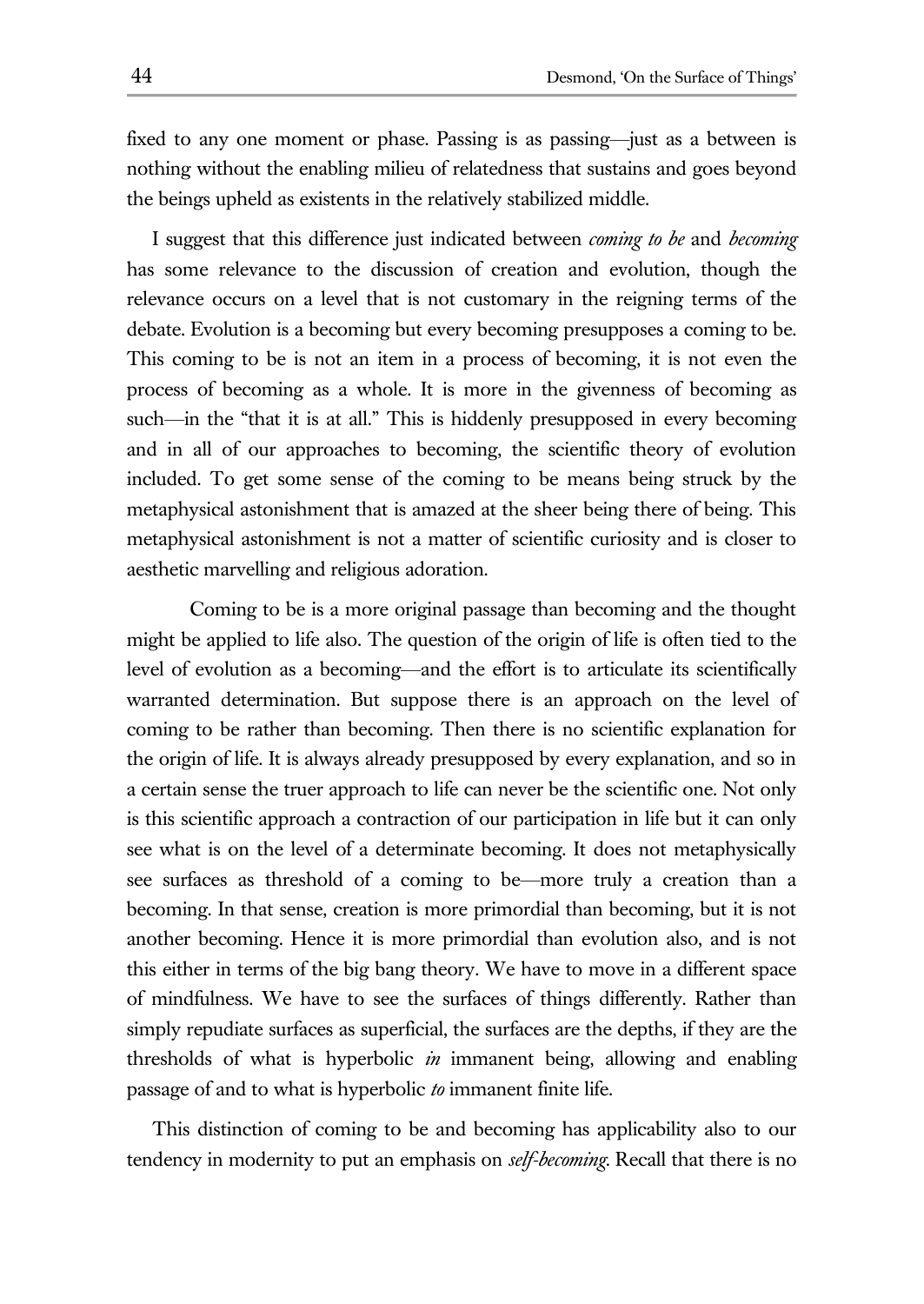self-affection of life without living in relation with others. The *co-natus* is itself between self-relation and other-relation, pointing back to a more original passion of living, itself emergent in a more primal porosity which enables passing between one being and another in the plurivocal relativity of the *metaxu*. The self-affirming of life is second – out of more original porosity. If I am not mistaken the modern subjective view is witness to a certain contraction of the *conatus* to self-affirmation alone, though with this contraction there goes a kind of *expansion* of "selving," as the self-contracted self-affirmation of the *conatus* essays to overtake the *passio essendi* entirely. And then there is no patience of being, no receptivity of life from an enigmatic endowing source. Self-generating life is misunderstood as simply for itself alone. Its self-becoming circles around itself in an entirely immanent enclosure—life is all between it and itself—there is no opening of the porous between to an endowing source of life beyond all enclosed immanence. The circle of life closes on itself, even though its life is endowed, and even though without the source it would not be, or be for itself, at all.

Oddly enough, the scientistic objectivism is implicated in a related overtaking of the *passio*. For the project of objectification, while seeming to free from anthropomorphism, is another imposition on the givenness of life as such. There is no givenness, there is no received patience of being. The given conditions of life, on the surface of things, are to be reconfigured in terms of the secret *scientistic anthropomorphism*. Not surprisingly, this scientistic objectivism passes from the self-affirmation of life to a kind of mutation of love of life into hatred of the given conditions of life as other to us. A tyrannical autonomy (*autonomia turannos*) would impose on the neutralized conditions of life what it takes to be worthy of affirmation, and what is worthy of affirmation must serve it and it alone.<sup>13</sup> The de-humanization strangely serves a different project of the human. There is no patience for any givenness of life as such, except the waiting game that is needed to allow the day to come when we will be its masters and possessors. The anti-anthropomorphic project secretly serves us once again, and there is no true between. Between us and the otherness of life, the entire project is, in the final reckoning, a matter between us and ourselves. Even the inhuman, the non-human, is a mirror in which we see only ourselves. We see horror but the horror is the mirror of our own hatred of life as given.

<sup>13</sup> See Desmond, "Autonomia." This is a recurrent theme in *Ethics and the Between*.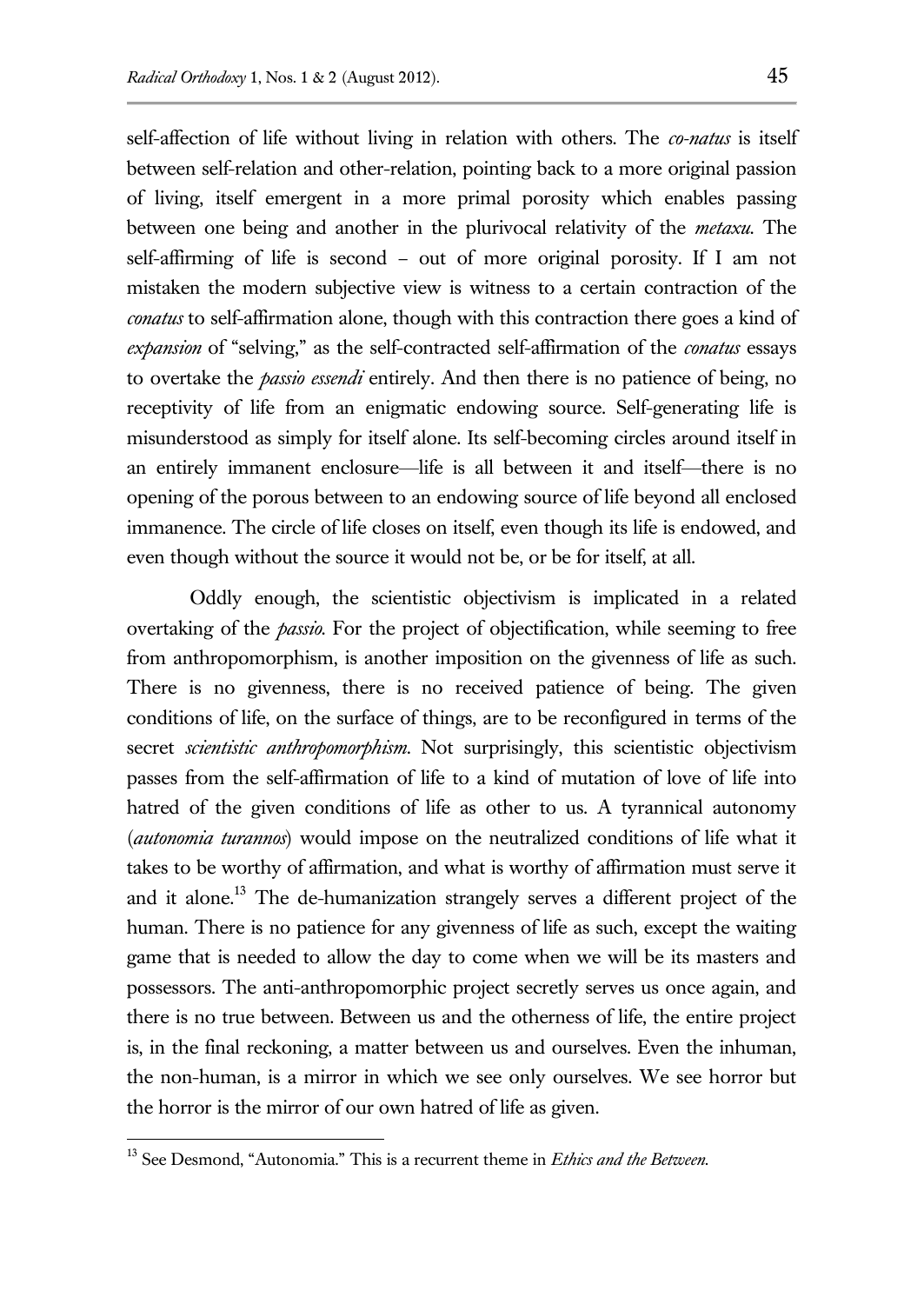## **INTERLUDE II Life Granted on Metaxological Thresholds**

I offer now four saturated surfaces which illuminate us about living on a metaxological threshold.

*First surface at the beginning of life*: The scream of the newly born infant on entry into life. Some will think of the scream in terms of horror at life. Lear: "When we are born, we cry that we are come to this great stage of fools." The scream is Munch's face before the horror of being. But is it quite so? For when the infant bawls there is relief and delight. The infant is alive and its scream communicates the self-affirmation of life. Were all quiet, we would worry something was wrong, something amiss. When there is no noise, we fear death. The infant affirms its own life, it communicates beyond its own life. This is being born as *co-natus*: from another, self-affirming, crying out, reaching out. We come to be from another, we are as reaching to another. What do we need to recognize the scream thus as the sign of life? Not science, certainly. And there is nothing neutrally objective about this recognition. Even in the self-affirming of the infant's life, there is also a communication beyond itself, though it knows it not, and thus there is more to the self-affirmation of life than self.

*Second surface from the middle of life*: I cite an interesting observation of Wittgenstein:

> Today I saw a poster saying: "'Dead' Undergraduate speaks." The inverted commas mean: "He isn't really 'dead'." He isn't what people call dead. They call it 'dead' not quite correctly.... It suddenly struck me: "If someone said 'He isn't dead, although by the ordinary criteria he is dead – couldn't I say: "He is not only dead by the ordinary criteria; he is what we call 'dead'." "If you now call him, 'alive,' you're using language in a queer way, because you are almost deliberately preparing misunderstandings. Why don't you use some other word, and let 'dead' have the meaning it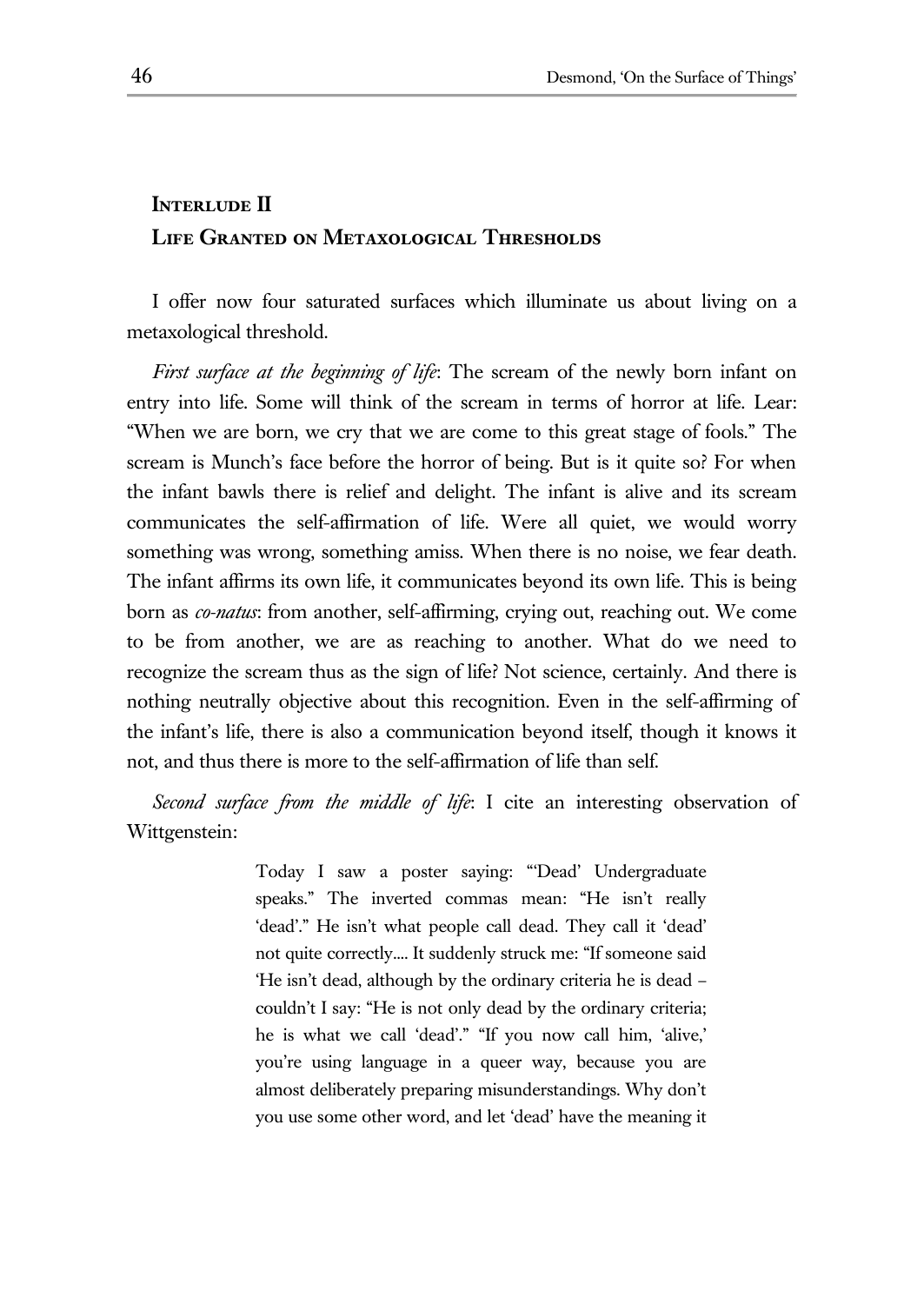already has?"<sup>14</sup> In general, if you say: "He is dead" and I say "He is not dead" no one would say: "Do they mean the same by 'dead'? In the case where a man has visions I wouldn't offhand say: "He means something different."<sup>15</sup>

I take these remarks to be striking reminders of the strange ways we sometimes use words. Yet Wittgenstein's remarks settle no issue, since what we mean by "dead" and "alive" still are shrouded in mystery. What are the meanings "death" and "life" we already have? Even though we know, in one sense, what we are talking about, in another sense, we do not know. Ordinary usage will only get us so far. As far as the threshold of mystery: the surplus surface of too much, or almost nothing. Wittgenstein's dedication is to the "ordinary" meaning – but what is "ordinary"? It is on the surface of things, you might say, but what does it mean to take something at "face value"? It is not at all clear what "face value" is. And what if one were to think of resurrection? How ordinary can this be, or how extraordinary? How we use words will take us so far, but yet there will be something stunning about what surfaces – resurrects itself, from the grave of ordinariness, and faces us. Should we say that the Misfit in Flannery O'Connor's, "A Good Man is Hard to Find," is closer to the mystery of surfacing when he growls: Jesus was the only one that ever raised the dead…and he shouldn't have done it? Or is the Misfit a kind of ordinary-language philosopher? He murders though not to dissect.<sup>16</sup>

*Third surface from later in life*: The process of *ageing* as revealing, in the passing between of life, something neither objective nor subjective but both. Ageing is important for the time of our life, for the time of living. In the timed body, aging makes finiteness evident on the surface. True, often now we try to refigure that surface—with cosmetic surgery, for instance. We struggle to keep time at bay by means of the youth of the surface. The struggle is always finally lost. In this respect also ageing is very much connected with beauty. Beauty blooms but it is also fugitive and transient. It passes and it passes away. We more easily find

<sup>14</sup> Wittgenstein, *Lectures and Conversations* , 65.

<sup>15</sup>*Ibid,* 62.

<sup>&</sup>lt;sup>16</sup>See also Shakespeare's *The Winter's Tale*, with the statue of Hermione coming back to life at the end in the final scene. See Cavell, *Disowning Knowledge*.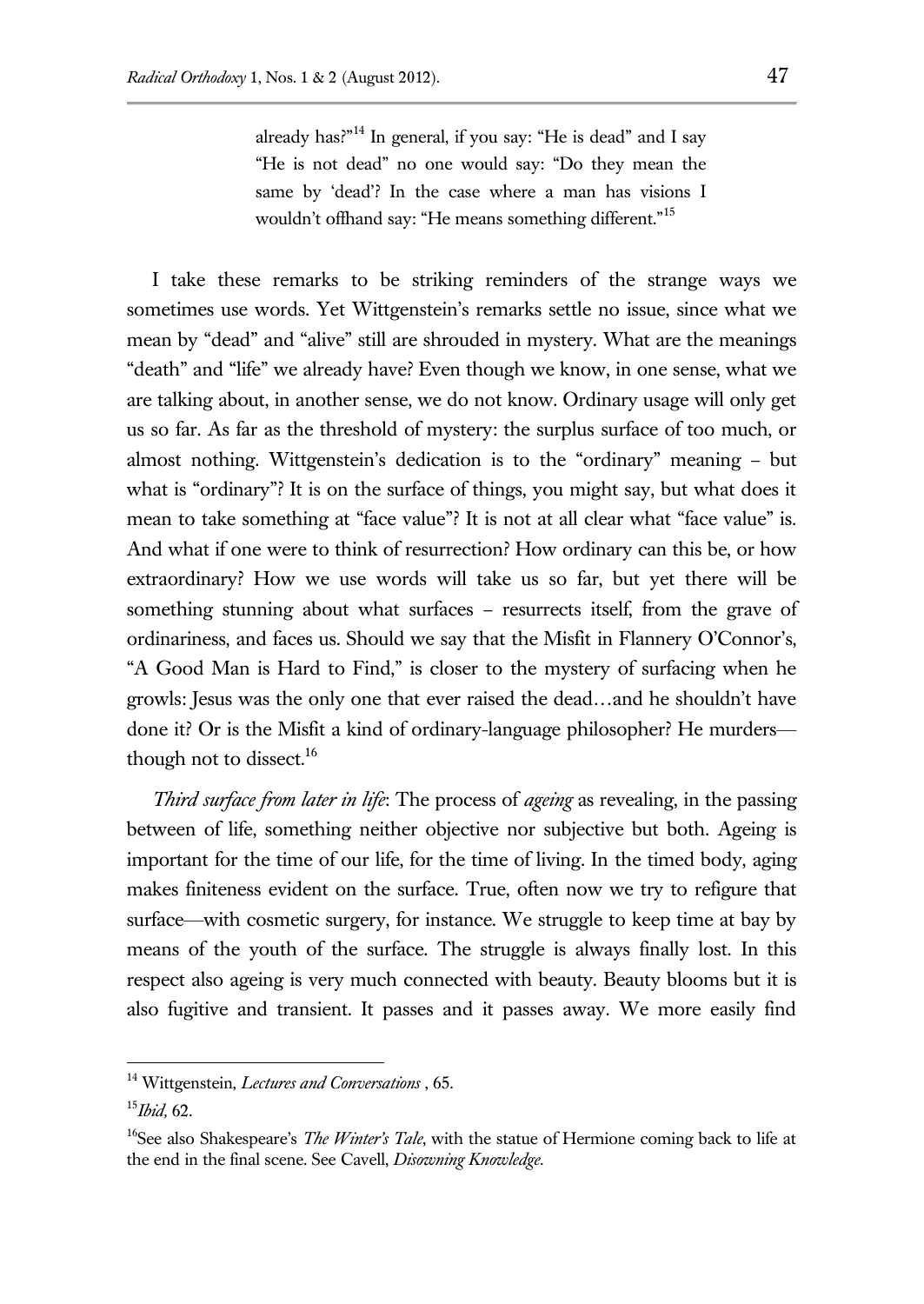beauty in youth than in age. We console ourselves by saying that the former is a surface physical thing, while in the latter we may find beauty of spirit or soul, which is not tied to the beauty of the surface. All this may be quite true, and yet the importance of the surface of things is not to be denied. Ageing is a surfacing of time in our embodied being, and none can evade this surfacing, even if we can postpone it provisionally.

The between character of ageing is instructive. Ageing is not objective, is not subjective. It is both. It happens to us; but it is something sensed intimately. The time of the body is a living time, but it is transient and mortal. The loss of beauty on the surface goes with the time of our embodiment. Something is passing, neither subjective nor objective, and yet both. What is it that passes? It is life that passes, but as passing it still is life, and hence in another sense, it does not pass. It is what it is in passing, and yet still is life. And so the old do not always intimately know their own time as old. Lived from within, as lived, it still is young for itself, even if is for others it shows the signs of decrepitude.

When we think of ageing we think of old age, but why should not analogous considerations apply to youth, being young. I mean the between condition of being neither objective nor subjective, of being a threshold of passing life. For surely the sense of the passing as passing applies as much to the process of growing as to that of declining, to becoming as to undoing, to passing to blooming as to passing the zenith and falling away from it. What is passing is held in a more pleasing poise on the surface of things with a younger beauty. The surface poise of old age yields to slackness in the tuning of the surface of things. What passes in the slackness is as enigmatic in its passing away as what passes more vigorously in the younger bloom. It is not a structure, not a form. It is a forming, an animating, an enlivening—but it is also a deforming, an anaesthetizing, a deadening. The sere, the yellow leaf was once lush with green.

*Fourth surface close to the end*: I am thinking of a last illumination of life on the surface in *King Lear*, from almost beyond life and death, from life and its last breath. By comparison with the comic farce of Monty-Python, this last surface thresholds on a tragic extreme. The pig squeals, the dead parrot does not scream, the new born infant bawls, but Lear howls at the death of Cordelia: "Howl, howl,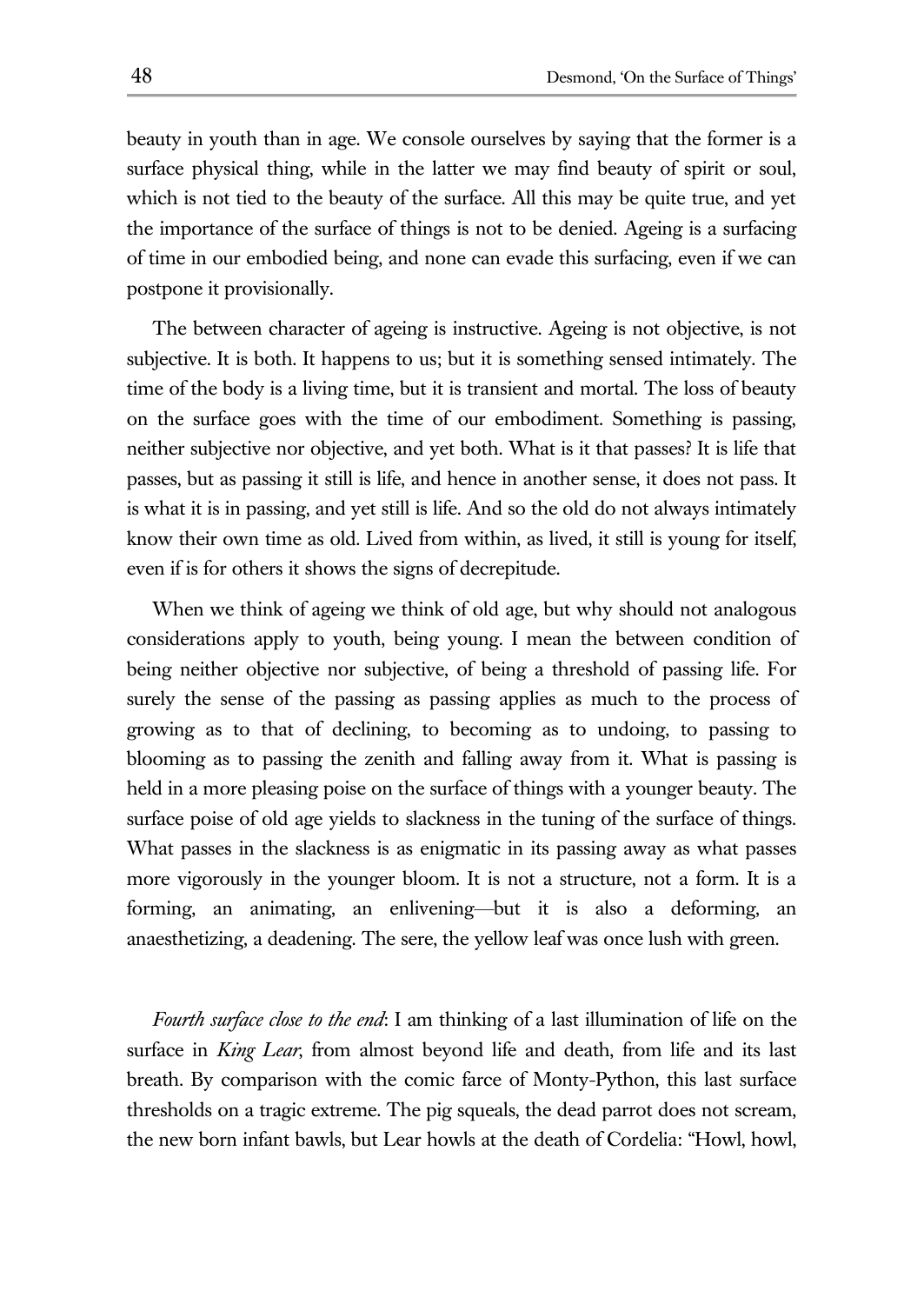howl, howl."<sup>17</sup> King Lear is trying to ascertain if his beloved daughter is alive or dead. It is the surface that is attended to: Is there a breath in a mirror, does a feather stir with her breath? How delicate the images of life are: a breath that will mist a mirror—so fragile its being there is almost not there at all, even when life is thriving—an evanescent almost nothing that in death is indeed now nothing; a breath that will move a feather, but this is a mortal breath. It is an endowed breath that had its time. It is not quite the spirit of God that will be more than a feather floating, though it descend like a dove to brood on the earth, or ascend to the sky, also like a bird that for a while one can still follow and see, and then, almost instant-like, where before it was, it now no longer is, and it seems it has as if become nothing. A person has breathed their last. Why do we stand on the earth looking up? There is huge extremity in Lear's outcry when he realizes that the life is irrevocably gone:

And my poor fool is hang'd! No, no, no life! Why should a dog, a horse, a rat, have life, And thou no breath at all? Thou'lt come no more, Never, never, never, never, never! Pray you, undo this button: thank you, sir. Do you see this? Look on her, look, her lips, Look there, look there!

 $\overline{a}$ 

ALBANY: Fall, and cease!

 $17$  KING LEAR  $(5, 3)$ :

Howl, howl, howl, howl! O, you are men of stones: Had I your tongues and eyes, I'd use them so That heaven's vault should crack. She's gone for ever! I know when one is dead, and when one lives; She's dead as earth. Lend me a looking-glass; If that her breath will mist or stain the stone, Why, then she lives.

KENT: Is this the promised end?

EDGAR: Or image of that horror?

KING LEAR: This feather stirs; she lives! if it be so, It is a chance which does redeem all sorrows That ever I have felt……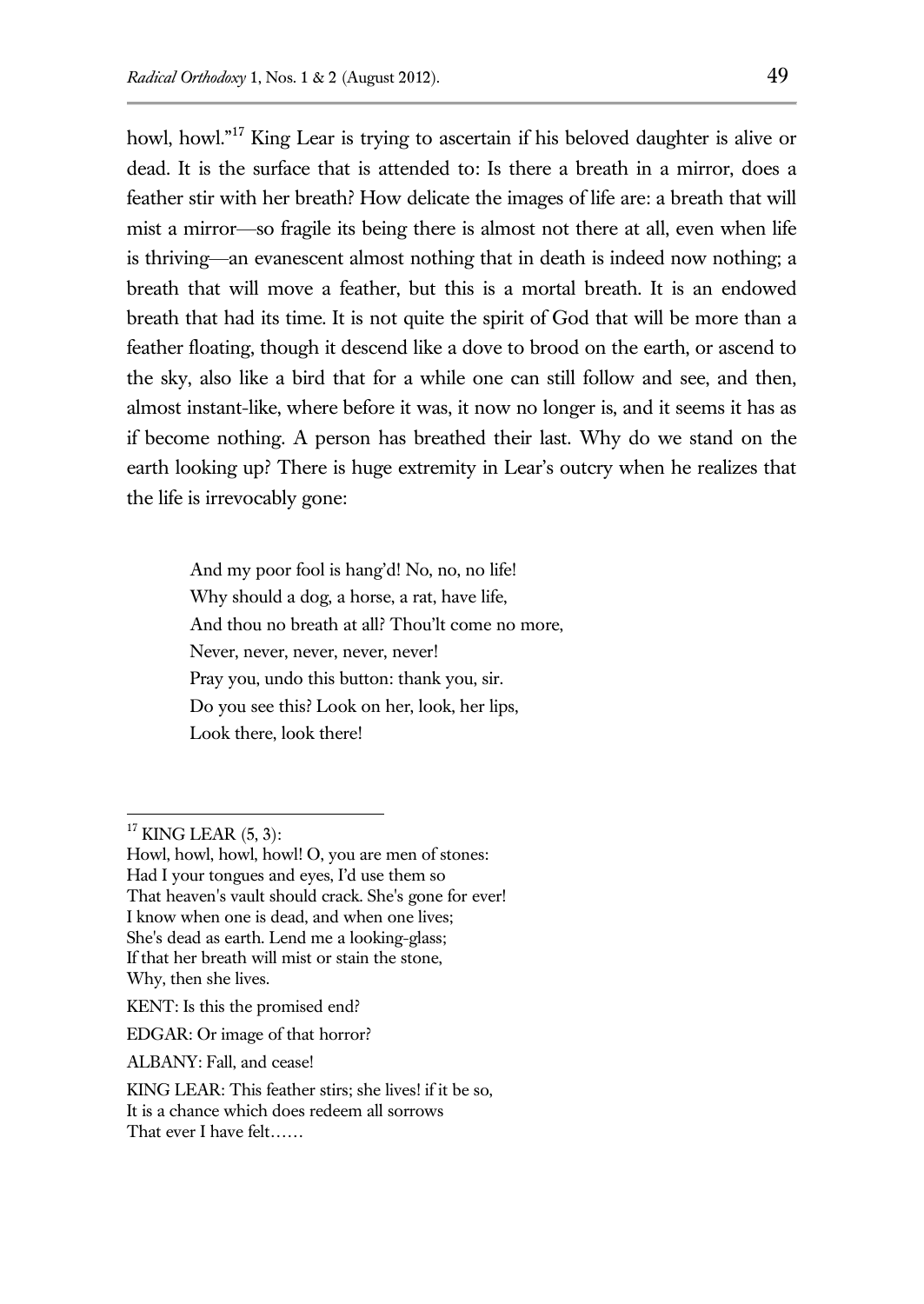Perhaps never has this word "never" been uttered with such agony. Of course, "never" is the negative counterpart to the word "once." The "once" of life—there in its mortal preciousness, its beloved beauty. Think how far we are from the neutralized thereness of the objectivizing reduction and how far too from the selfinvolvement of the subjectivizing reduction. The "once" is a gift of received beauty that gathers something ontologically good and unique to singular incarnation. The "never" is the return of the given to the enigma of the nothing from which it was given to be.

Cordelia is dead. Will there be more? Life beyond life…and death? If one were then to speak of saturated surfaces it would be so in a paradoxical sense. The surface is as much a place of surplus as an opening into emptiness. It is the threshold between the plenitude of life and the emptying of its gift into death. It is at once both the surplus and the emptying. The surface is a little like eros: a double creation of a poverty and resource. Is the resource a *poros*, a porosity, beyond all mortal *penia*, within whose between-space opens a threshold between humans and divinity, mortals and immortals—a threshold which can only be crossed in death?

### **Coming to the Saturated Surface: Hell and Transient Beauty**

In these four saturated surfaces we have passed from birth into life, and through life to death, and perhaps beyond life and death to life. What then of philosophizing on the surface of things? In this last reflection I would like to return briefly to the connection between beauty and the porosity of being, with reference to transience on an extreme threshold, putting the accent on our being as suffering, as exposed to what is other to ourselves. Beauty opens and reopens the porosity of our being; but there is a vulnerability in being porous. Just as there can be a transcending upwards there can be transcending downward, and the latter can mean a descent into hell, though there are different ways of descending.

I recur to the theme with which I opened, that is, a kind of "transcending" downward, below the ground of the underground—into hell. I recount the story of the Bull of Phalaris. As a sacrifice to Apollo, Phalaris the tyrant sent to the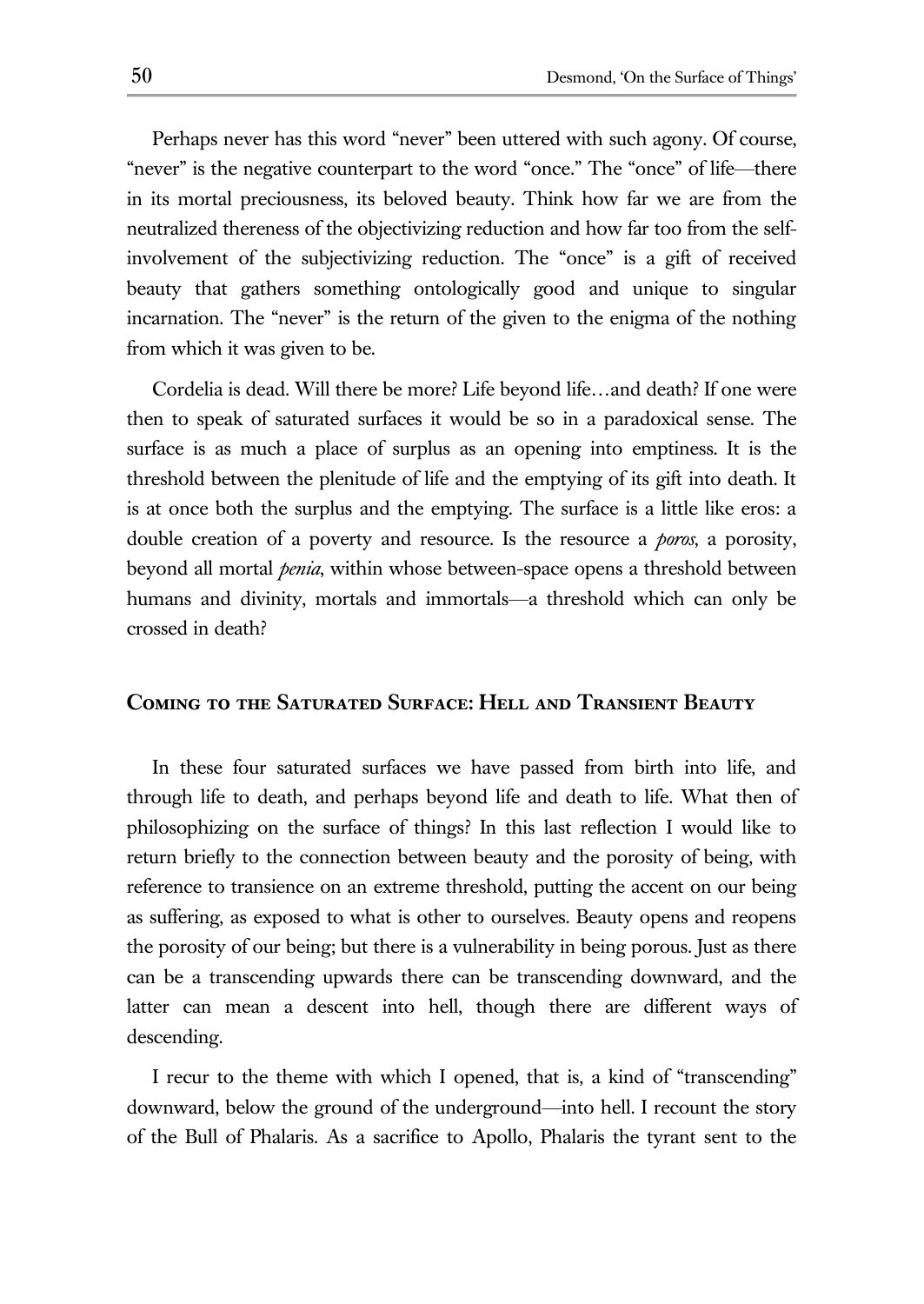oracle at Delphi the statue of a magnificent bronze bull. In his communication with the priests at Delphi, Phalaris recounts how he was given the bull by Perilaus. Perilaus was an architect/sculptor and constructed the bull as a kind of torture machine. A person could be put into the bronze bull and a fire lit beneath it, and as the heat spread and was communicated the person imprisoned would "feel the heat" and scream. The fiendish part of the construction had to do with the fact that reed pipes could be placed in the nostrils of the bull and they would transform the screams of the tortured prisoners into sweet music. The screams of the tortured are turned into "the sweetest possible music by the auloi, piping dolefully and lowing piteously."<sup>18</sup>

"A thing of beauty is a joy forever," so sang John Keats, but qua contraption, this work of art transmogrifies the excruciating pain experienced by those being burned alive into exquisite music designed to delight the tyrant. The shrieks of mortal despair serve as the source of aesthetic pleasure but those who hear the music do not hear the shrieks. The art work can serve, on the one hand, to reveal hell, on the other hand, to conceal hell. The perplexity this story poses for us: Is this then what beauty is: music wrung from hell, concealing hell as it is, and making it look like a heaven? The pipes bring forth lovely sounds, but what surfaces disguises the shrieks of the tormented. Is this beauty: a delicate gloss on dis-mal darkness? The surface of the beautiful hides the working of hell.

Remember, however, the equivocity of saturated surfaces as thresholds of transition. Think doubly of the night: night can be the time of nightmares, of blindness, of crying out from abysses of desolation and sorrow, of being overcome by monsters, of helpless struggle to escape, of dreadful quasimovement, when one moves and one cannot move, lives but does not live. If one can be devastated by night, the night is also the time of rest and refreshment. It brings sleep that knits up the ravelled sleeve of care, the balm of the darkness, the tenderness of love, the softness of the shining moon and the healing nocturnal quiet when the longing for eternity wakes. In the dark divine dreams are given and messengers from beyond this life come to visit. Remember also that equivocity when, standing on the surface of the earth, an intrusive light so assaults us that we are victim of "light-pollution." Too much of the garish light of

<sup>&</sup>lt;sup>18</sup>See Harmon, *Lucian*, 17-19. Some versions of the story downplay the cruel tyranny of Phalaris, in others it is foregrounded.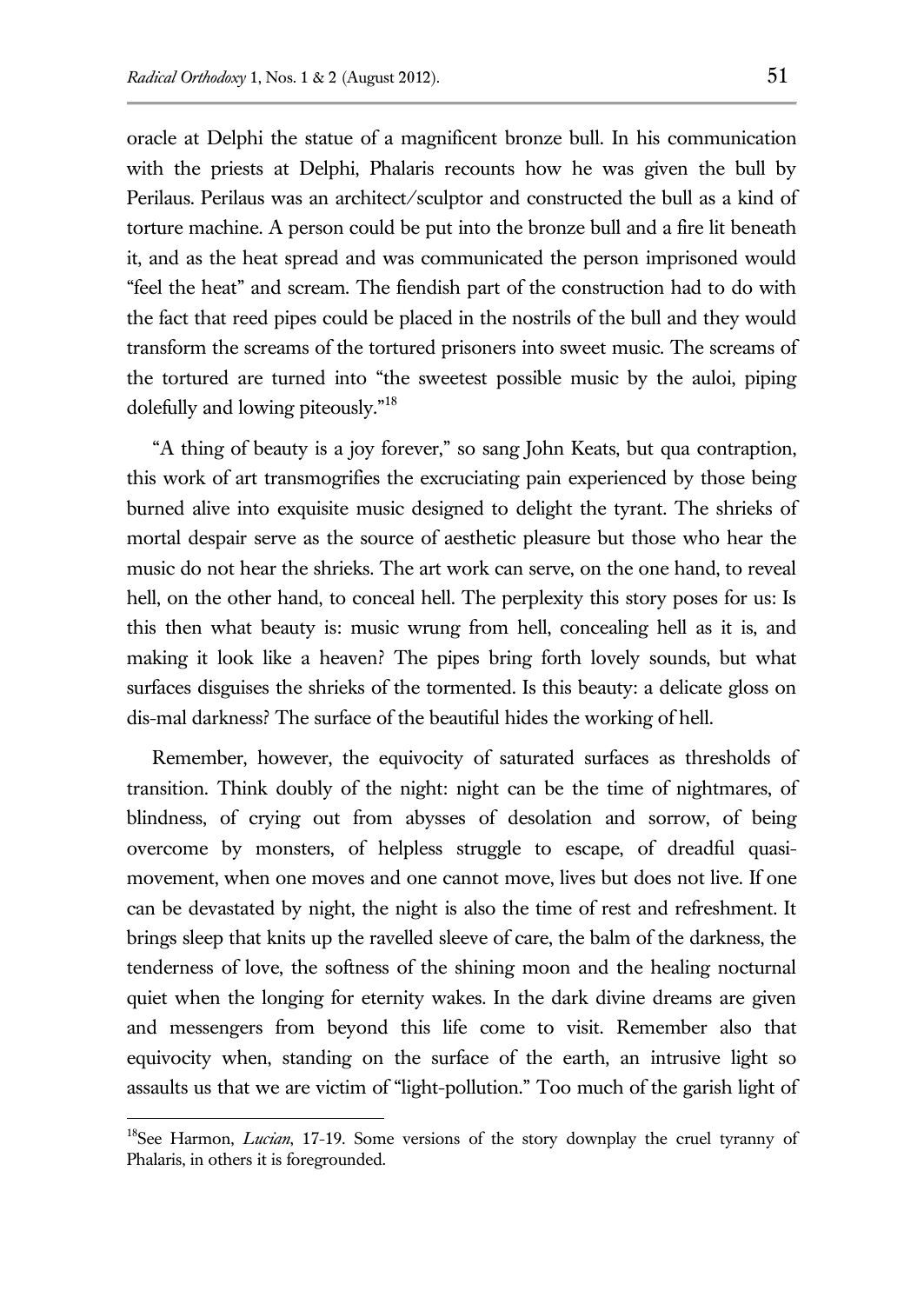the metallic metaphysics, and we can no longer see. We lose the mystery of things. Life is night as well as day. We need the dreams of the night for the health of the day. These dreams might mingle horror and beauty, and yet without sleep and dreaming we go mad in the noonday glare. Beauty too is a seductive night of the soul that wakes its erotic porosity.

The equivocity surfaces here in relation to hell. For there might be a different sense in which the artist turns hell into song—there may be a redemptive sense. One is reminded of Orpheus, and his music in Hades. There are different ways of being in the underworld. His music could bring tears even in the underworld, and melt hard hearts. Enchanting song reopens even in hell the primal porosity. There is another way of being in hell, and communicating a power that is more than hell. Going below the surface can take us into chambers of horror, and we must spend our season in hell, but if this were the end of the matter, and there was no golden night of the agapeic heart, we would have no standing anew on the surface of the earth.

One of the most beautiful songs of the surface might be found in the final few lines of the *Inferno* of Dante. Vigil and Dante descend into the hell hole, but at a certain central point their descent turns into its opposite, namely, ascent out of hell, and upwards once again to the surface of the earth. They climb up over the fixed Lucifer and climb beyond hell. The frozen Lucifer is beyond all porosity, all permeability: fixed eternally in himself as himself—a parody of divine eternity. The centre of hell is the closure of the porosity onto itself, and instead of the opening of the soul to what is beyond it, like the frozen Lucifer it weeps eternally, as in its mouth it masticates the great traitors, Judas, Brutus and Cassius. Virgil and Dante ascend beyond the frozen Lucifer and into an opening upwards. The journey through the Inferno has been long and replete in many scenes of horror and depravity. But this ascent now, once having passed through the heart of darkness, takes places quickly. The brevity of these last lines is notable, by comparison with the previous sojourn in hell and journey through it. But one feels there is a new invigoration of life palpable in the lines as they come to the surface and they two behold again the stars. These lines, ending on the threshold of a fresh beginning, are beautiful and worth recall: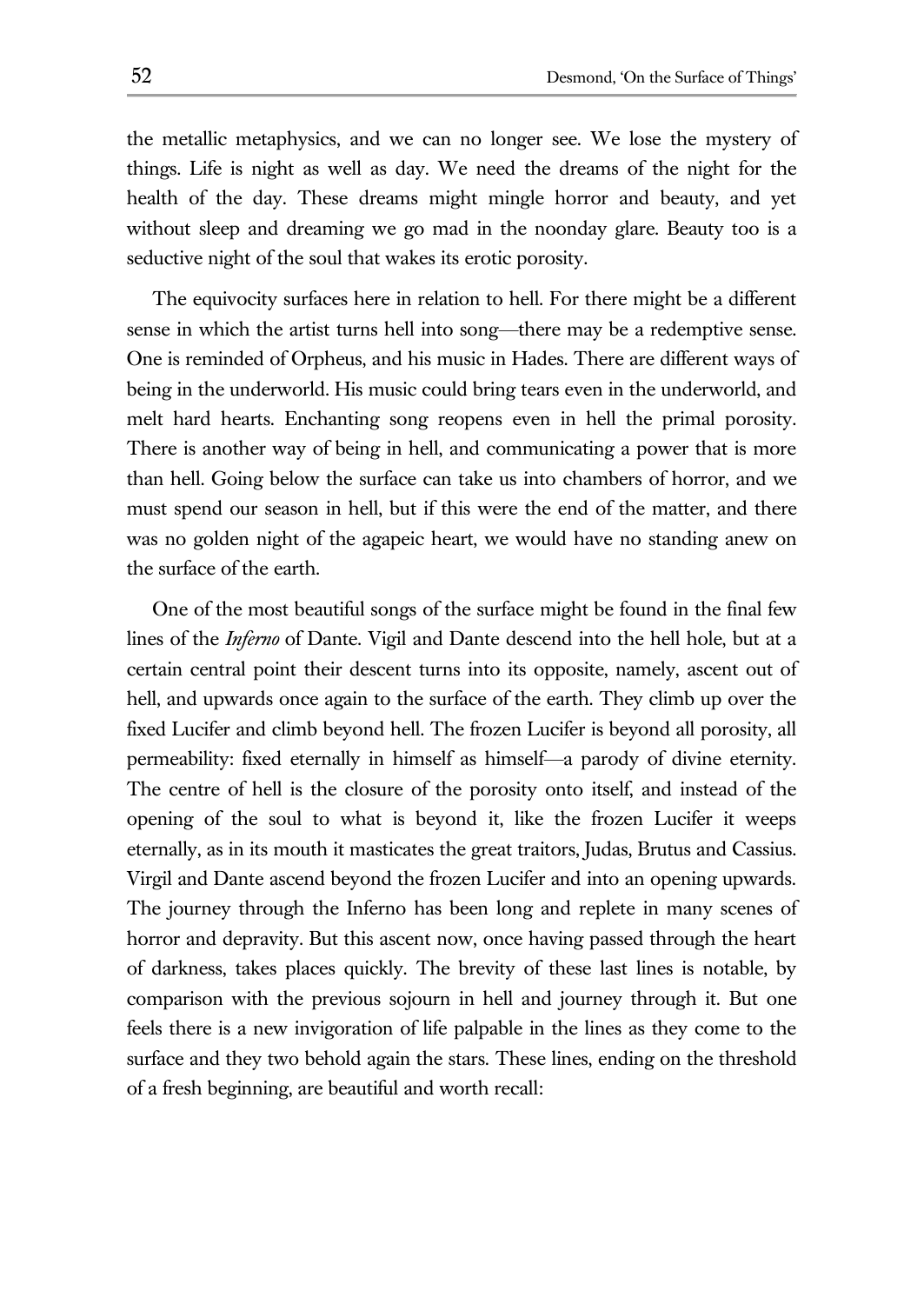My guide and I entered that hidden road To make our way back up to the bright world. We never thought of resting while we climbed. We climbed, he first and I behind, until, Through a small round opening ahead of us I saw the lovely things the heavens hold, And we came out once more to see the stars.<sup>19</sup>

It is night over the world when the poets come to the surface. But there is a light that shines on things, and in the night it is the borrowed light of the stars. Still more, there is a source of light above the sublunary world, beyond the stars. In the beauty of the night we do not directly see the sun but we are not entirely cut off from its light. To come thus to the surface of things, after Hell, we begin again to open to the marvel of things. We even begin to wonder if the saturated surface of things is the place of consecration where God gives himself for praise.

#### **Bibliography**

- Cavell, Stanley. *The Claim of Reason: Wittgenstein, Morality, Skepticism and Tragedy*. Oxford: Oxford University Press, 1979 (new edition, 1999).
- *-----. Disowning Knowledge: In Seven Plays of Shakespeare.* Cambridge: Cambridge University Press, 2003.
- Dante, Alighieri. *The Divine Comedy: Vol. I - Inferno*. Translated by Mark Musa. New York: Penguin Classics, 1984.
- Desmond, William. *Being and the Between.* Albany: State University of New York Press, 1995.
- --. "*Autonomia Turranos*: On Some Dialectical Equivocities of Selfdetermination." *Ethical Perspectives* 5, 4 (1998): 233-252.
- -----. *Ethics and the Between*. Albany: State University of New York Press, 2001.
- -----. *God and the Between.* Oxford: Blackwell, 2008.

<sup>19</sup> Dante, *Divine Comedy,* 133-39. Lo duca e io per quel cammino ascoso/ intrammo a retornar nel chiaro mondo;/e sanza cura aver d'alcun riposo, /salimmo sù, el primo e io secondo,/ tanto ch'i' vidi de le cose belle/che porta 'l ciel, per un pertugio tondo./E quindi uscimmo a riveder le stelle.